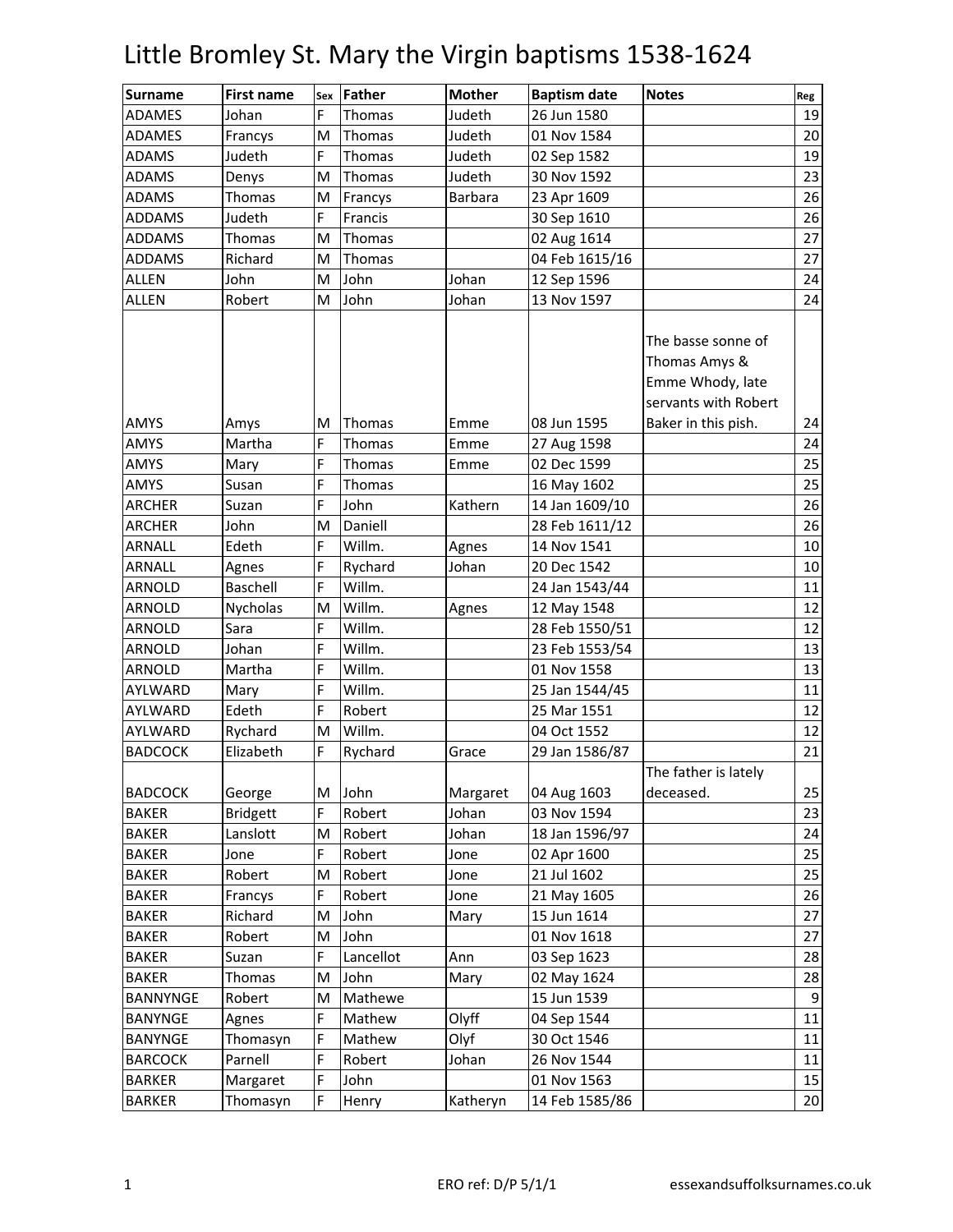| <b>Surname</b>  | <b>First name</b> | Sex | <b>Father</b> | <b>Mother</b> | <b>Baptism date</b> | <b>Notes</b>                                                                         | Reg |
|-----------------|-------------------|-----|---------------|---------------|---------------------|--------------------------------------------------------------------------------------|-----|
| <b>BARKER</b>   | Henry             | M   | Henry         | Catheryn      | 09 Jun 1588         |                                                                                      | 21  |
| <b>BARKER</b>   | Willm.            | M   | Henry         | Catheryn      | 11 Apr 1591         |                                                                                      | 23  |
| <b>BARKOCK</b>  | Robert            | M   | Robert        | Johan         | 18 Jul 1540         |                                                                                      | 10  |
| <b>BARKOCK</b>  | John              | M   | Robert        | Johan         | 15 Dec 1541         |                                                                                      | 10  |
| BARLY[DE]       | Lucy              | F   | John          | Johan         | 02 Sep 1539         |                                                                                      | 9   |
|                 |                   |     |               |               |                     | Daughter of James<br>Barwyck. Being borne<br>at Brampton? In<br>Suffolk but the sayd |     |
| <b>BARWYCK</b>  | Mary              | F   | James         |               | 27 Jun 1591         | James dwelling here.                                                                 | 22  |
| <b>BAYNIGE</b>  | Alyce             | F   | Mathew        | Olyff         | 06 Dec 1542         |                                                                                      | 10  |
| <b>BAYNYNGE</b> | Johan             | F   | Mathewe       | Olyf          | 02 Jun 1541         |                                                                                      | 10  |
|                 |                   |     |               |               |                     | Parents' names not in                                                                |     |
| <b>BLOSSE</b>   | Rose              |     |               |               | 10 Aug 1579         | register.                                                                            | 18  |
| <b>BOTHE</b>    | Edmond            | M   | John          |               | 03 Oct 1568         |                                                                                      | 16  |
| <b>BOYTON</b>   | John              | M   | John          | Grace         | 12 Feb 1597/98      |                                                                                      | 24  |
| <b>BOYTON</b>   | Henry             | M   | Henry         | Rose          | 18 Apr 1602         |                                                                                      | 25  |
| <b>BOYTON</b>   | Avis              | F   | Henry         |               | 23 Dec 1604         |                                                                                      | 25  |
| <b>BOYTON</b>   | Jone              | F   | Henry         |               | 19 Nov 1606         |                                                                                      | 26  |
| <b>BOYTON</b>   | John              | M   | Henry         |               | 02 Apr 1609         |                                                                                      | 26  |
| <b>BRAND</b>    | Alyce             | F   | Rychard       |               | 06 Jul 1606         |                                                                                      | 26  |
| <b>BURGYS</b>   | Ellyn             | F   | Rychard       |               | 28 Mar 1558         |                                                                                      | 13  |
| <b>BYRD</b>     | Christyan         | F   | Willm.        |               | 27 Dec 1556         |                                                                                      | 13  |
| <b>BYRD</b>     | Margaret          | F   | Willm.        |               | 06 Feb 1558/59      |                                                                                      | 14  |
| <b>BYRD</b>     | Robert            | M   | Willm.        |               | 09 Nov 1560         |                                                                                      | 14  |
| <b>BYRDE</b>    | Johan             | F   | Willm.        |               | 14 Mar 1553/54      |                                                                                      | 13  |
|                 |                   |     |               |               |                     | Parents' names not in                                                                |     |
| <b>CABLER</b>   | Amye              |     |               |               | 20 Apr 1576         | register.                                                                            | 18  |
| CANDELER        | George            | M   | George        |               | 22 Oct 1611         |                                                                                      | 26  |
| CANDELER        | Joane             | F   | Roger         |               | 01 Oct 1612         |                                                                                      | 27  |
| CANDELER        | John              | M   | Roger         |               | 11 Sep 1614         |                                                                                      | 27  |
| CANDELER        | Robert            | M   | Robert        | Ann           | 01 May 1621         |                                                                                      | 28  |
| CANDELER        | William           | м   | Robert        | Ann           | 24 Aug 1623         |                                                                                      | 28  |
| <b>CANDLER</b>  | John              | M   | Thomas        | Jane          | 29 Nov 1573         |                                                                                      | 17  |
| CANDLER         | Georg             | M   | Thomas        | Jane          | 28 Aug 1575         |                                                                                      | 17  |
| CANDLER         | Anne              | F   | Thomas        | Jane          | 08 May 1578         |                                                                                      | 18  |
| CANDLER         | Jane              | F   | Willm.        |               | 07 May 1583         |                                                                                      | 19  |
| CANDLER         | Robert            | M   | Willm.        |               | 13 Dec 1584         |                                                                                      | 20  |
| CANDLER         | Roger             | M   | Roger         | Priscilla     | 22 May 1586         |                                                                                      | 21  |
| CANDLER         | Robert            | M   | Roger         | Priscilla     | 15 Mar 1588/89      |                                                                                      | 22  |
| CANDLER         | Avyce             | F   | Willm.        | Johan         | 16 Aug 1590         |                                                                                      | 22  |
| CANDLER         | Thomas            | M   | Roger         | Priscilla     | 20 Dec 1590         |                                                                                      | 22  |
| CANDLER         | Avys              | F   | Roger         | Priscilla     | 17 Apr 1593         |                                                                                      | 23  |
| CANDLER         | Willm.            | M   | Willm.        | Johan         | 24 May 1593         |                                                                                      | 23  |
| CANDLER         | Anna              | F   | Roger         | Priscilla     | 19 Jan 1596/97      |                                                                                      | 24  |
| CANDLER         | George            | M   | Georg         | Elizabeth     | 05 Feb 1603/4       |                                                                                      | 25  |
| CANDLER         | Thomas            | M   | Gorg          |               | 27 Feb 1605/6       |                                                                                      | 26  |
| CANDLER         | Robert            | М   | George        | Grace         | 04 Oct 1608         |                                                                                      | 26  |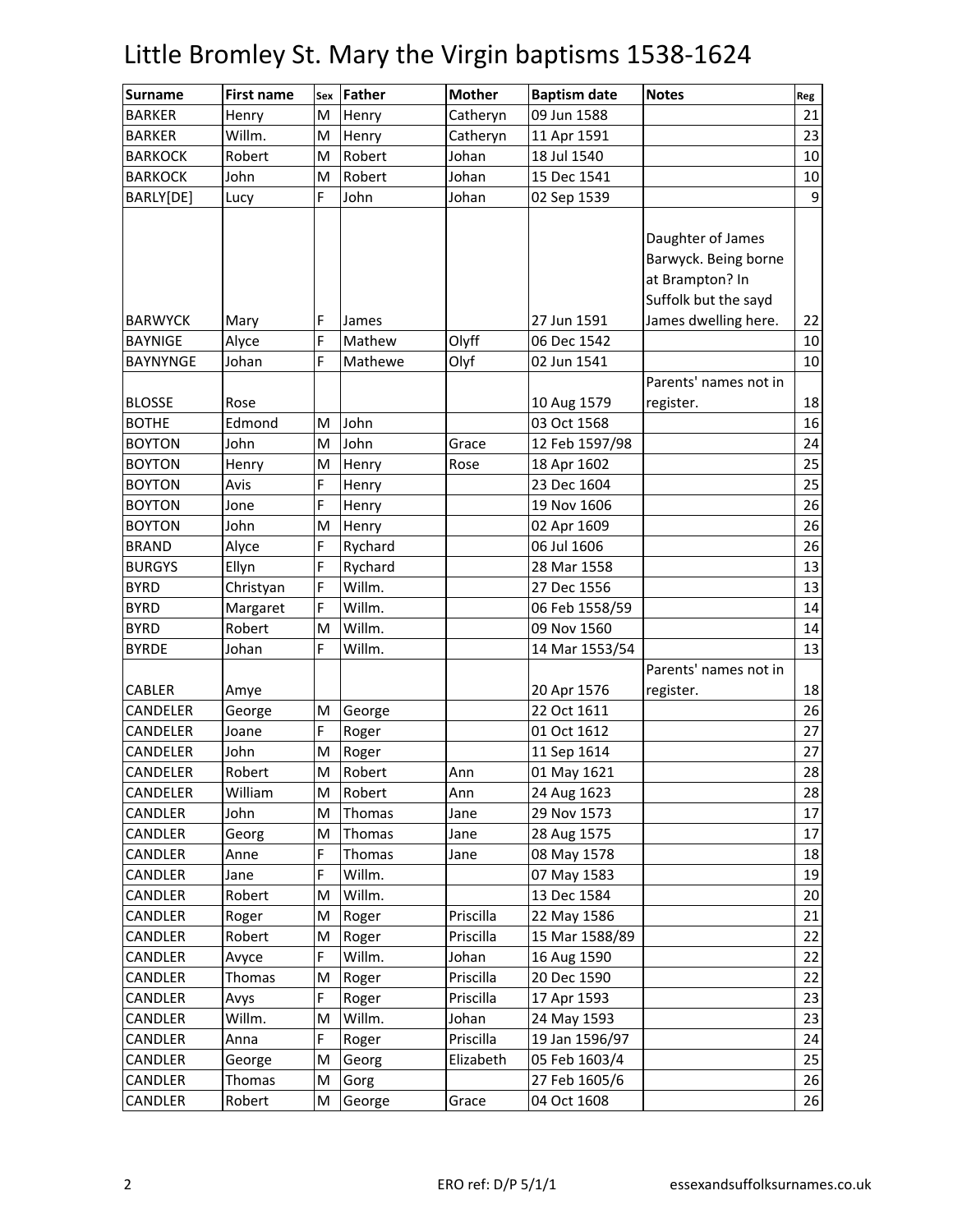| <b>Surname</b>   | <b>First name</b> | Sex | Father  | <b>Mother</b> | <b>Baptism date</b> | <b>Notes</b>         | Reg |
|------------------|-------------------|-----|---------|---------------|---------------------|----------------------|-----|
|                  |                   |     |         |               |                     | Son of Charles       |     |
| CARDYNALL        | Willm.            | M   | Charles | Elizabeth     | 29 May 1580         | Cardynall, gent.     | 18  |
|                  |                   |     |         |               |                     | Daughter of Charles  |     |
| CARDYNALL        | Mary              | F   | Charles | Elizabeth     | 29 Apr 1582         | Cardynall, gent.     | 19  |
|                  |                   |     |         |               |                     | Son of Charles       |     |
| CARDYNALL        | Robert            | M   | Charles | Elizabeth     | 05 Apr 1593         | Cardynall, gent.     | 23  |
|                  |                   |     |         |               |                     | Daughter of Charles  |     |
| CARDYNALL        | Margaret          | F   | Charles | Elizabeth     | 23 May 1597         | Cardynall, gent.     | 24  |
|                  |                   |     |         |               |                     | Daughter of Charles  |     |
| CARDYNALL        | Anne              | F   | Charles | Elizabeth     | 24 May 1599         | Cardynall, gent.     | 25  |
|                  |                   |     |         |               |                     | Son of Charles       |     |
| CARDYNALL        | James             | M   | Charles |               | 12 Apr 1603         | Cardynall, gent.     | 25  |
|                  |                   |     |         |               |                     | Entry confused. John |     |
|                  |                   |     |         |               |                     | son of Henry         |     |
|                  |                   |     |         |               |                     | Warmyng. John        |     |
|                  |                   |     |         |               |                     | Carpenter. (Or was   |     |
| <b>CARPENTER</b> | John              | M   |         |               | 25 May 1589         | Henry a carpenter?)  | 22  |
| <b>CATT</b>      | Robert            | M   | Robert  | Mary          | 01 May 1604         |                      | 25  |
| <b>CATT</b>      | Elizabeth         | F   | Robt    |               | 21 Sep 1607         |                      | 26  |
| <b>CATT</b>      | John              | М   | Robert  |               | 06 Apr 1613         |                      | 27  |
| CATT             | William           | M   | Robert  | Jane          | 20 Feb 1617/18      |                      | 27  |
| <b>CATT</b>      | Elizabeth         | F   | Robert  |               | 19 Apr 1621         |                      | 28  |
| CATTO            | Thomas            | M   | Robert  | Jane          | 29 Mar 1610         |                      | 26  |
| <b>CAUSTON</b>   | Thomas            | M   |         | Martha        | 28 Jun 1610         | A base childe        | 26  |
| CHURCHALL        | Thomas            | M   | Edward  |               | 10 Mar 1559/60      |                      | 14  |
| CHURCHALL        | Margaret          | F   | Edward  |               | 22 Oct 1562         |                      | 14  |
| CHURCHEALE       | Edward            | M   | Edward  |               | 17 Feb 1556/57      |                      | 13  |
| <b>CLARK</b>     | Alyce             | F   | Henry   |               | 25 Nov 1582         |                      | 19  |
| <b>CLARK</b>     | Martha            | F   | Peter   |               | 30 May 1602         |                      | 25  |
| <b>CLARKE</b>    | Constance         | F   | Peter   | Mary          | 17 Jul 1605         |                      | 26  |
| <b>CLARKE</b>    | Suzan             | F   | Peter   |               | 09 Apr 1609         |                      | 26  |
| <b>CLARKE</b>    | Margeret          | F   | Peter   |               | 30 Jan 1611/12      |                      | 26  |
| <b>CLOVER</b>    | John              | M   | Thomas  |               | 28 Sep 1567         |                      | 15  |
|                  |                   |     |         |               |                     |                      |     |
|                  |                   |     |         |               |                     | Sonne reputed of one |     |
|                  |                   |     |         |               |                     | John Clover &        |     |
|                  |                   |     |         |               |                     | Catheryn Rushbrook,  |     |
| <b>CLOVER</b>    | John              | M   | John    | Catheryn      | 29 Mar 1590         | being a base child.  | 22  |
| <b>COBORN</b>    | Martha            | F   | Robert  | Johan         | 13 Aug 1589         |                      | 22  |
| <b>COBORN</b>    | Johan             | F   | Robert  | Johan         | 22 Mar 1591/92      |                      | 23  |
|                  |                   |     |         |               |                     | John & Elizabeth,    |     |
| <b>COBORN</b>    | John              |     | Robert  | Johane        | 24 May 1593         | tynne children of    | 23  |
|                  |                   |     |         |               |                     | John & Elizabeth,    |     |
| <b>COBORN</b>    | Elizabeth         |     | Robert  | Johane        | 24 May 1593         | tynne children of    | 23  |
| <b>COLE</b>      | Thomas            | М   | Thomas  | Agnes         | 30 Apr 1539         |                      | 9   |
| <b>COLE</b>      | Edwarde           | M   | Thomas  | Agnes         | 04 May 1543         |                      | 11  |
| COLE             | Ellyn             | F   | Thomas  | Agnes         | 26 Nov 1544         |                      | 11  |
| <b>COLE</b>      | Thomas            | M   | Thomas  |               | 10 Feb 1546/47      |                      | 11  |
| COLE             | Elizabeth         | F   | Rychard |               | 24 Jul 1553         |                      | 12  |
|                  |                   |     |         |               |                     |                      |     |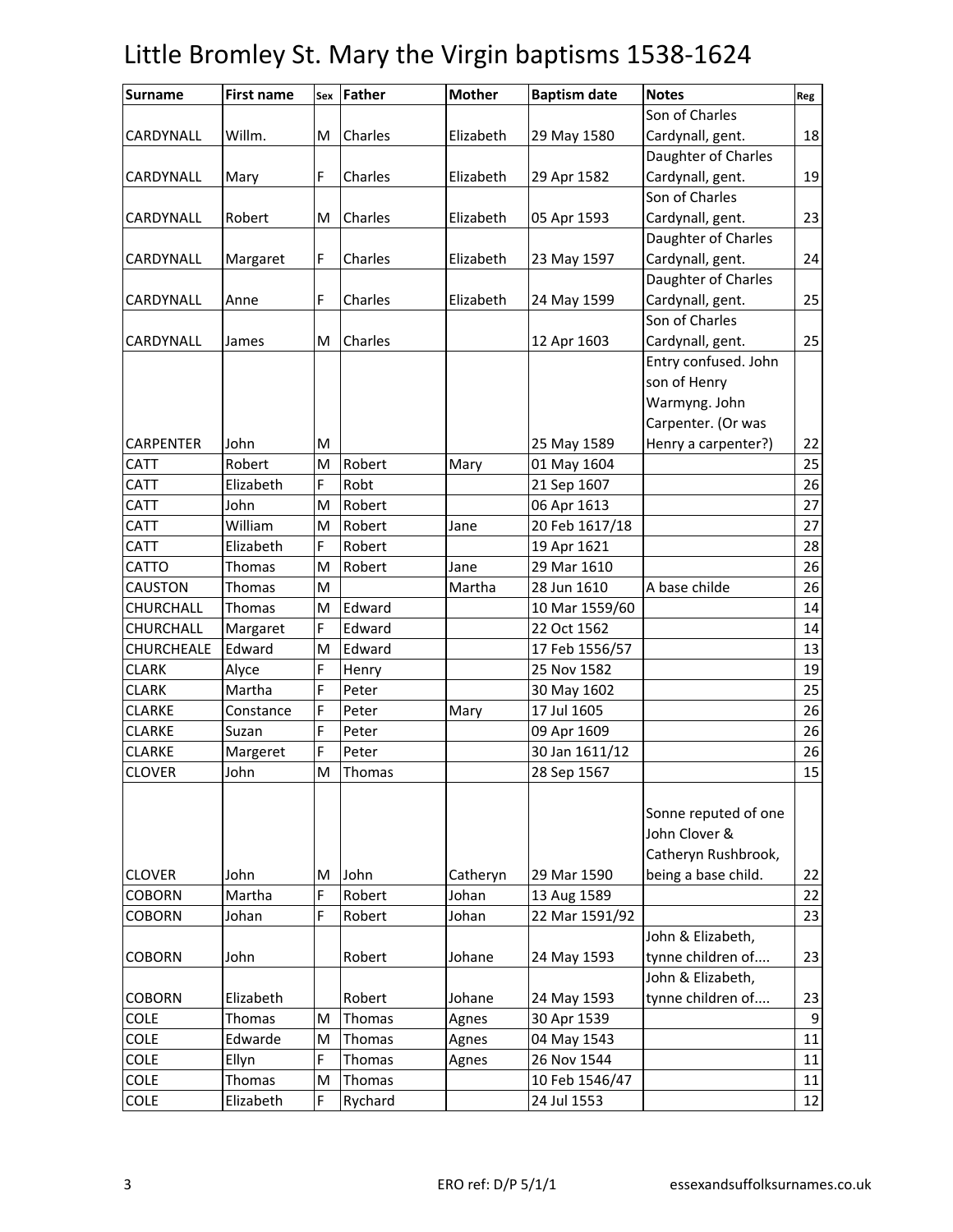| <b>Surname</b>  | <b>First name</b> | Sex | <b>Father</b> | <b>Mother</b> | <b>Baptism date</b> | <b>Notes</b>                            | Reg                    |
|-----------------|-------------------|-----|---------------|---------------|---------------------|-----------------------------------------|------------------------|
| <b>COLE</b>     | John              | M   | John          |               | 12 Sep 1568         |                                         | 16                     |
| <b>COLE</b>     | Mary              | F   | John          | Edythe        | 18 Mar 1570/71      |                                         | 16                     |
| <b>COLE</b>     | Mary              | F   | Willm.        |               | 26 Mar 1571         |                                         | 16                     |
| <b>COLE</b>     | Margaret          | F   | Symond        | Johan         | 13 May 1571         |                                         | 16                     |
| <b>COLE</b>     | Symond            | М   | Symond        | Johan         | 08 Nov 1572         |                                         | 17                     |
| <b>COLE</b>     | Rychard           | M   | John          | Edeth         | 30 Aug 1573         |                                         | 17                     |
| <b>COLE</b>     | Thomas            | M   | Symond        | Johan         | 08 Aug 1574         |                                         | 17                     |
| <b>COLE</b>     | Henry             | M   | Henry         | Agnes         | 08 Jan 1575/76      |                                         | 17                     |
| <b>COLE</b>     | Cockyn            | M   | Symond        | Johan         | 25 Mar 1576         |                                         | 17                     |
| <b>COLE</b>     | John              | М   | Willm.        |               | 30 Jun 1577         |                                         | 18                     |
| <b>COLE</b>     | Francys           | F   | Henry         |               | 08 Dec 1577         |                                         | 18                     |
| <b>COLE</b>     | Willm.            | M   | Henry         | Agnes         | 17 Feb 1579/80      |                                         | 18                     |
| <b>COLE</b>     | John              | M   | Symond        | Johan         | 22 May 1581         |                                         | 19                     |
| <b>COLE</b>     | Charles           | M   | Henry         | Agnes         | 08 Apr 1582         |                                         | 19                     |
| <b>COLE</b>     | Elizabeth         | F   | Symond        | Johan         | 23 Feb 1583/84      |                                         | 20                     |
| <b>COLE</b>     | Elizabeth         | F   | Symond        | Johan         | 31 Jul 1586         |                                         | 21                     |
| <b>COLE</b>     | John              | M   | Symond        | Johan         | 16 Feb 1588/89      |                                         | 21                     |
| <b>COLE</b>     | Martha            | F   | William       |               | 15 Sep 1616         |                                         | 27                     |
| CONDALL         | Suzan             | F   | Symon         |               | 08 Mar 1618/19      |                                         | 27                     |
| CONDALL         | Mary              | F   | Symon         |               | 15 Jul 1621         |                                         | 28                     |
| COOK            | Johan             | F   | John          |               | 23 Aug 1573         |                                         | 17                     |
|                 |                   |     |               |               |                     | Edeth Cooke, being                      |                        |
|                 |                   |     |               |               |                     | basse begotten of the                   |                        |
|                 |                   |     |               |               |                     | body of the Wydowe                      |                        |
| COOKE           | Edeth             |     |               |               | 08 Mar 1538/39      | Stone                                   | 9                      |
| COWY            | Thomas            | M   | Robert        | Margaret      | 08 Jan 1540/41      |                                         | 10                     |
| COWY            | Roger             | M   | John          |               | 08 Mar 1551/52      |                                         | 12                     |
| COWY            | Johan             | F   | James         |               | 29 Mar 1561         |                                         | 14                     |
| <b>CROOKE</b>   | Henry             | M   | Henry         |               | 08 Feb 1623/24      |                                         | 28                     |
| <b>DAMYON</b>   | Elizabeth         | F   | Thomas        | Elizabethe    | 03 Nov 1583         |                                         | 20                     |
|                 |                   |     |               |               |                     | Baptismi infra<br>pochiam d. Bromly pva |                        |
|                 |                   |     |               |               |                     | iod habiti et celebrat                  |                        |
|                 |                   |     |               |               |                     | tempore mei Reidi                       |                        |
| <b>DAVY</b>     | Elizabeth         | F   | James         | Issabell      | 17 Feb 1579/80      | Linge Rectoris ibidn.                   | 18                     |
| <b>DAVY</b>     | Elizabeth         | F   | Isaac         |               | 10 Sep 1618         |                                         | 27                     |
| <b>DAVY</b>     | John              | M   | Isack         |               | 19 Apr 1624         |                                         | 28                     |
| <b>DAVY</b>     | Mary              | F   | Isack         |               | 19 Apr 1624         |                                         | 28                     |
| <b>DAVYE</b>    | John              | M   | James         | Issabell      | 25 Nov 1576         |                                         | 18                     |
| <b>DAWGHTYE</b> | Rychard           | M   | Edward        | Johan         | 21 Jan 1543/44      |                                         | 11                     |
| <b>DIXTH</b>    | Agnes             | F   | Rychard       | Alyce         | 10 May 1540         |                                         | 10                     |
| <b>DIXTH</b>    | Johan             | F   | Rychard       | Alyce         | 23 Mar 1541/42      |                                         | 10                     |
| <b>DIXTH</b>    | Edward            | M   | Rychard       |               | 23 Mar 1544/45      |                                         | 11                     |
| <b>DIXYE</b>    |                   |     | John          | Alyce         |                     |                                         |                        |
|                 | John              | м   |               |               | 11 Jun 1587         |                                         | 21<br>$\boldsymbol{9}$ |
| <b>DOWGHTIE</b> | Thomas            | M   | Edward        | Johan         | 19 Aug 1539         |                                         | 12                     |
| <b>DOWGHTY</b>  | Edye              | F   | John          | Annes         | 21 May 1548         |                                         |                        |
| <b>DOWGHTY</b>  | Fayth             | F   | John          |               | 19 Jul 1552         |                                         | 12                     |
| <b>DOWGHTY</b>  | John              | M   | John          |               | 18 Jan 1553/54      |                                         | 13                     |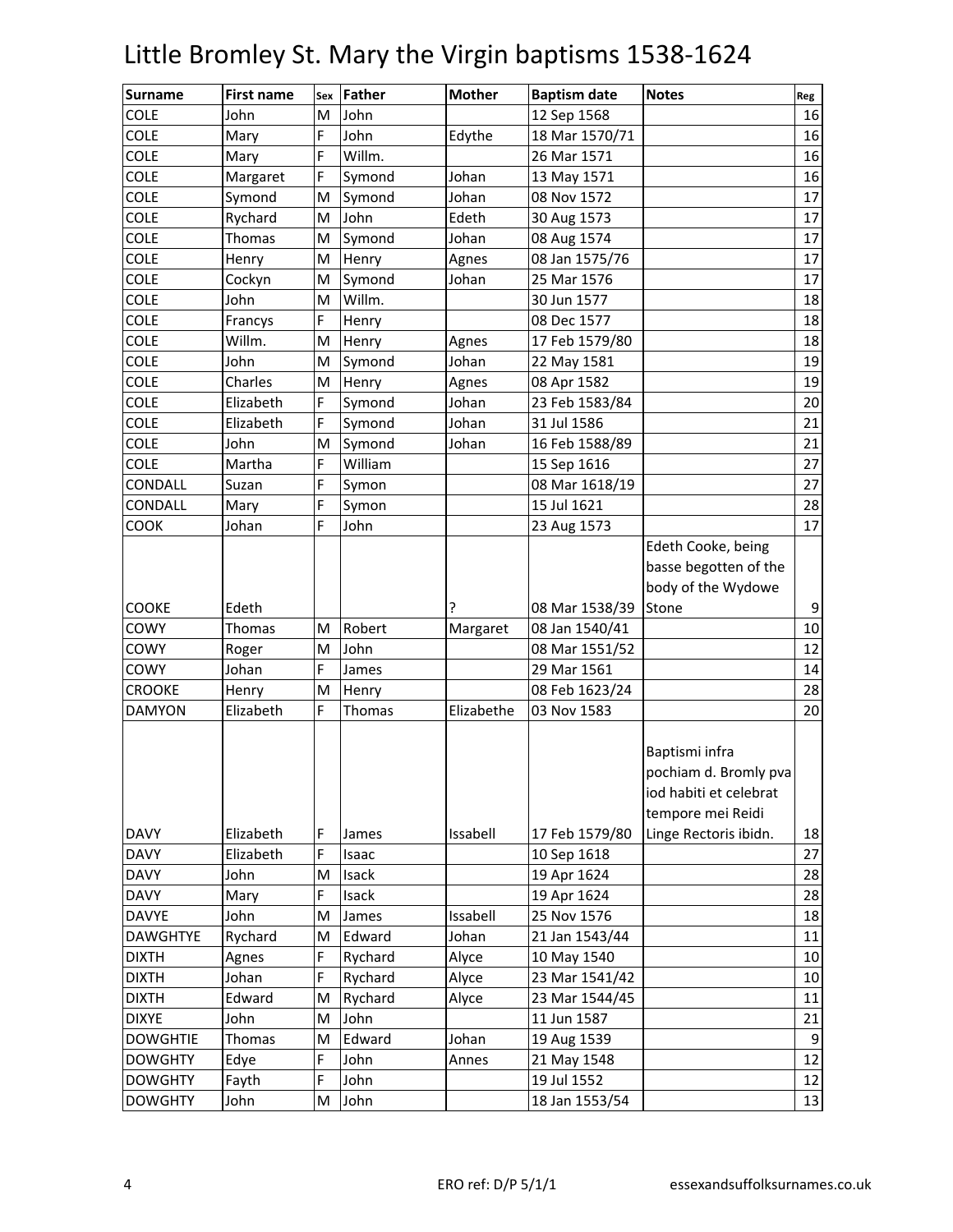| <b>Surname</b>  | <b>First name</b> | Sex | <b>Father</b> | <b>Mother</b> | <b>Baptism date</b> | <b>Notes</b>          | Reg |
|-----------------|-------------------|-----|---------------|---------------|---------------------|-----------------------|-----|
| <b>DOWGHTY</b>  | John              | M   | John          |               | 25 Jul 1558         |                       | 13  |
| <b>DOWGHTY</b>  | Sara              | F   | John          |               | 27 Jan 1562/63      |                       | 15  |
| <b>DOWGHTY</b>  | Rochell           | F   | John          |               | 28 Jan 1564/65      |                       | 15  |
| <b>DOWGHTY</b>  | Catheryn          | F   | John          | Catheryn      | 29 Sep 1571         |                       | 16  |
| <b>DOWGHTY</b>  | Francys           | F   | John          |               | 02 Jan 1575/76      |                       | 17  |
| <b>DOWGHTYE</b> | Mary              | F   | John          |               | 01 Apr 1556         |                       | 13  |
| <b>DOWGHTYE</b> | Edward            | M   | John          |               | 26 Nov 1559         |                       | 14  |
| <b>DOWGHTYE</b> | Thomas            | M   | John          |               | 15 Nov 1561         |                       | 14  |
| <b>DOWGHTYE</b> | Rebecka           | F   | John          |               | 16 Feb 1566/67      |                       | 15  |
| <b>DOWGHTYE</b> | John              | M   | John          |               | 02 Oct 1569         |                       | 16  |
| <b>DYER</b>     | Edyth             | F   | Georg         | Johan         | 06 Jan 1539/40      |                       | 9   |
| <b>DYER</b>     | Margery           | F   | Georg         |               | 21 Jul 1588         |                       | 21  |
| <b>DYXE</b>     | Susan             | F   | Rychard       | Susan         | 26 Jun 1580         |                       | 19  |
| <b>ELLY</b>     | Martha            | F   | John          |               | 12 Mar 1549/50      |                       | 12  |
| ELY             | John              | M   | John          |               | 08 Feb 1551/52      |                       | 12  |
| <b>ELY</b>      | Constance         | F   | John          | Mary          | 28 Feb 1574/75      |                       | 17  |
| ELY             | Theodossa         | F   | Thomas        |               | 28 Feb 1584/85      |                       | 20  |
| ELY             | Suzan             | F   | John          | Suzan         | 29 Jun 1587         |                       | 21  |
| ELY             | Thomas            | M   | Thomas        | Rose          | 05 Aug 1591         |                       | 23  |
| ELYE            | John              | М   | John          | Johan         | 23 Oct 1544         |                       | 11  |
| ELYE            | Johan             | F   | John          | Johan         | 04 Mar 1546/47      |                       | 11  |
| ELYE            | Thomas            | M   | John          |               | 14 Feb 1552/53      |                       | 12  |
|                 |                   |     |               |               |                     | Parents' names not in |     |
| <b>ELYE</b>     | John              |     |               |               | 23 Jan 1568/69      | register.             | 16  |
| ELYE            | John              | M   | Thomas        |               | 17 Mar 1582/83      |                       | 19  |
| <b>ELYE</b>     | Martha            | F   | Thomas        | Rose          | 22 Apr 1589         |                       | 22  |
|                 |                   |     |               |               |                     | Parents' names not in |     |
| EYLWARD         | Joseph            |     |               |               | 31 Jul 1547         | register.             | 12  |
| EYLWART         | Amoos             | M   | Willm.        | Margaret      | 18 Oct 1548         |                       | 12  |
| <b>FELTON</b>   | Thomas            | М   | Thomas        | Mary          | 21 Mar 1621/22      |                       | 28  |
| <b>FELTON</b>   | Charles           | M   | Tho.          | Mary          | 08 Jun 1623         |                       | 28  |
| <b>FRANCYS</b>  | Thomas            | M   | Willm.        |               | 23 Jun 1594         |                       | 23  |
| <b>FULLER</b>   | Jane              | F   | Rychard       | Johan         | 17 Apr 1587         |                       | 21  |
| <b>FULLER</b>   | Rychard           | M   | Rychard       | Johan         | 22 Dec 1588         |                       | 21  |
| <b>FULLER</b>   | Avyce             | F   | Rychard       | Johan         | 21 Feb 1590/91      |                       | 22  |
| <b>FULLER</b>   | Willm.            | M   | Rychard       | Johan         | 14 Jan 1592/93      |                       | 23  |
| <b>FULLER</b>   | John              | M   | Rychard       | Johan         | 26 Jan 1594/95      |                       | 23  |
| <b>FULLER</b>   | Rychard           | M   | Rychard       | Johan         | 21 Nov 1596         |                       | 24  |
| <b>FULLER</b>   | Thomas            | M   | Rychard       | Johan         | 03 Jun 1599         |                       | 25  |
| <b>FYLDE</b>    | Elizabeth         | F   | Nycholas      |               | 12 Mar 1548/49      |                       | 12  |
| <b>GALLANT</b>  | Willm.            | M   | Francys       | Jane          | 20 Apr 1584         |                       | 20  |
| GALLANT         | Francys           | M   | Francys       | Jane          | 30 Oct 1586         |                       | 21  |
| <b>GALLANT</b>  | John              | M   | Francys       | Jane          | 27 Jul 1589         |                       | 22  |
|                 |                   |     |               |               |                     | Abode: Lawford. In    |     |
|                 |                   |     |               |               |                     | thabsenc of the       |     |
| GARRET          | Alyce             | F   | Willm.        |               | 29 Sep 1583         | mynyster              | 20  |
| GASCOYNE        | Jane              | F   | Anthony       | Agnes         | 02 Oct 1580         |                       | 19  |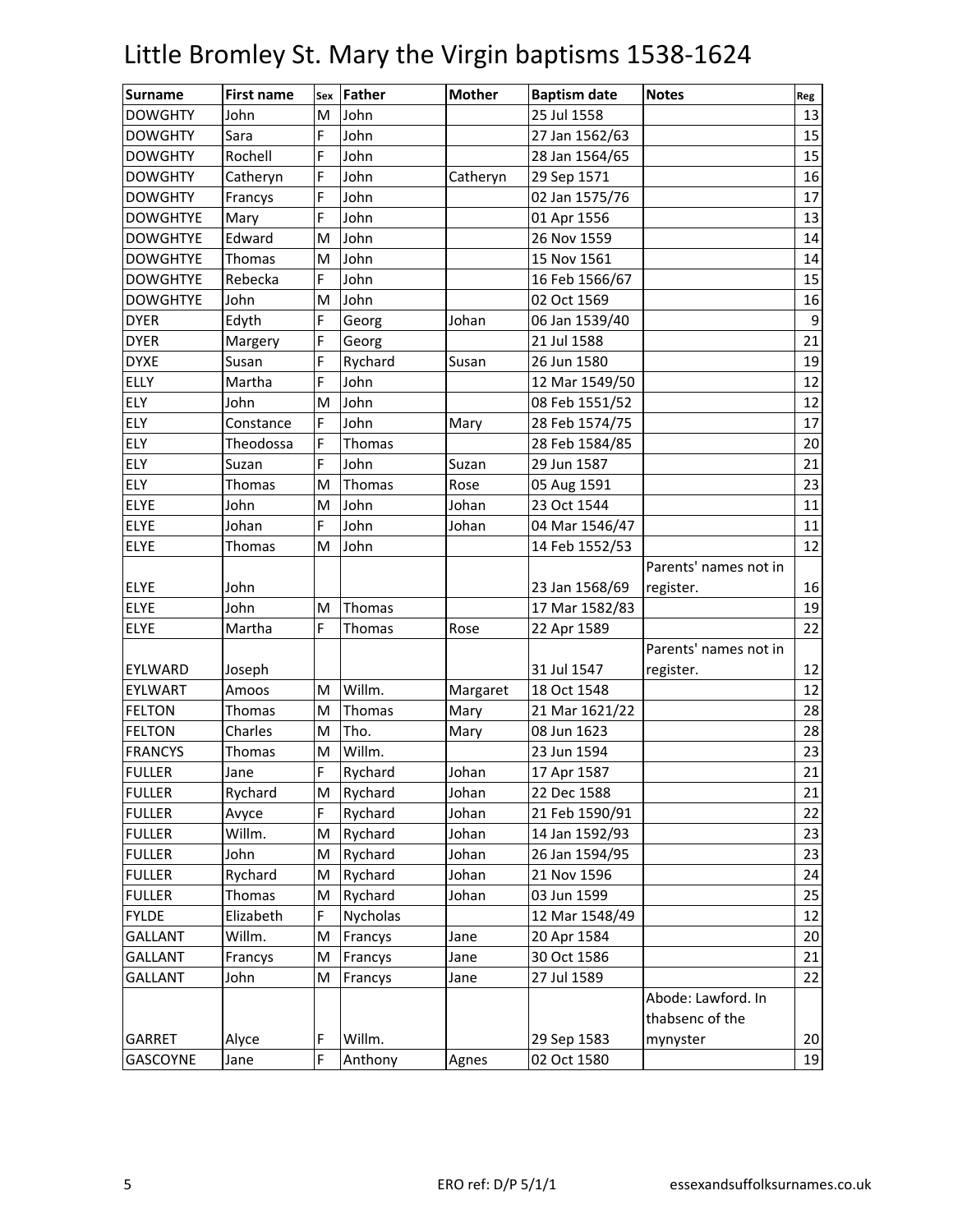| <b>Surname</b>   | <b>First name</b> | Sex | <b>Father</b> | <b>Mother</b> | <b>Baptism date</b> | <b>Notes</b>          | Reg             |
|------------------|-------------------|-----|---------------|---------------|---------------------|-----------------------|-----------------|
|                  |                   |     |               |               |                     |                       |                 |
|                  |                   |     |               |               |                     | The basse dawghter of |                 |
|                  |                   |     |               |               |                     | Alyce Mellows, wherof |                 |
|                  |                   |     |               |               |                     | one John Gerry ys     |                 |
| <b>GERRY</b>     | Johan             | F   | John          | Alyce         | 18 Apr 1585         | reputed father.       | 20              |
| GILL             | Josua             | M   | Josua         | Suzan         | 12 Mar 1621/22      |                       | 28              |
| GILL             | <b>Thomas</b>     | M   | Josua         | Suzan         | 02 Sep 1623         |                       | 28              |
| GILL             | Mary              | F   | Josua         | Suzan         | $* * 1624$          | Date has faded.       | 28              |
| <b>GONTHRIPP</b> | John              | M   | Georg         |               | 29 May 1604         |                       | 25              |
| <b>GONTHRIPP</b> | Isaack            | M   | Gorg          | Grizell       | 16 Feb 1605/6       |                       | 26              |
| <b>GONTHROPP</b> | George            | M   | Georg         | Margaret      | 26 Feb 1580/81      |                       | 19              |
| <b>GONTHROPP</b> | Robert            | M   | George        | Margarett     | 27 Jan 1582/83      |                       | 19              |
| <b>GONTHROPP</b> | Leonard           | M   | George        | Margarett     | 27 Mar 1585         |                       | 20              |
| <b>GONTHROPP</b> | Francys           | M   | Georg         | Margaret      | 15 Jan 1586/87      |                       | 21              |
| <b>GOODALE</b>   | John              | M   | John          | Elizabeth     | 23 Apr 1610         |                       | 26              |
| <b>GOODALE</b>   | Joseph            | M   | John          |               | 15 Feb 1611/12      |                       | 26              |
| <b>GOODALE</b>   | Frances           | F   | John          |               | 02 Feb 1613/14      |                       | 27              |
| <b>GOODALE</b>   | Alis              | F   | John          |               | 01 Feb 1615/16      |                       | $\overline{27}$ |
| <b>GOODALE</b>   | Elizabeth         | F   | John          |               | 07 Mar 1618/19      |                       | 27              |
| <b>GOODALL</b>   | Frances           | F   | John          | Elizabeth     | 05 Feb 1608/9       |                       | 26              |
| <b>GOODHALL</b>  | Mary              | F   | John          | Elizabeth     | 26 Dec 1605         |                       | 26              |
| <b>GOODHALL</b>  | John              | M   | John          |               | 05 Oct 1606         |                       | 26              |
|                  |                   |     |               |               |                     | John & Francys,       |                 |
| <b>GOODHALL</b>  | John              | M   | John          |               | 12 Sep 1607         | twynes sonnes of      | 26              |
|                  |                   |     |               |               |                     | John & Francys,       |                 |
| <b>GOODHALL</b>  | Francys           | M   | John          |               | 12 Sep 1607         | twynes sonnes of      | 26              |
| <b>GORNTHROP</b> | George            | M   | George        | Grisell       | 07 May 1609         |                       | 26              |
| <b>GRAVENOR</b>  | Christopher       | M   | Henry         | Margaret      | 05 Apr 1602         |                       | 25              |
| <b>GUNTHROP</b>  | Abraham           | M   | George        | Grisell       | 12 Dec 1610         |                       | 26              |
|                  |                   |     |               |               |                     | No parents' names in  |                 |
| <b>HALL</b>      | Robert            |     |               |               | 03 Dec 1538         | register.             | 9               |
| HALL             | Margaret          | F   | Willm.        | Margaret      | 13 Jan 1540/41      |                       | 10              |
| <b>HALL</b>      | Ellen             | F   | Robert        |               | 31 May 1562         |                       | 14              |
| <b>HALL</b>      | Mary              | F   | Robert        |               | 02 Jan 1564/65      |                       | 15              |
| <b>HALLMON</b>   | John              | M   | John          | Suzan         | 30 Nov 1619         |                       | 27              |
|                  |                   |     |               |               |                     |                       |                 |
|                  |                   |     |               |               |                     | Surname abbreviated   |                 |
| HAMAN[T]         | Johan             | F   | Willm.        |               | 05 Jan 1549/50      | to Haman.             | 12              |
|                  |                   |     |               |               |                     |                       |                 |
|                  |                   |     |               |               |                     | Surname abbreviated   |                 |
| HAMAN[T_]        | John              | M   | Willm.        |               | 22 Mar 1551/52      | to Haman.             | 12              |
|                  |                   |     |               |               |                     | Parents' names not in |                 |
| <b>HAMAND</b>    | Rychard           |     |               |               | 03 Sep 1554         | register.             | 13              |
| <b>HARDEINGE</b> | John              | M   | William       |               | 08 Feb 1614/15      |                       | 27              |
| <b>HARRYS</b>    | Edward            | M   | Hugh          |               | 13 Dec 1552         |                       | 12              |
| <b>HOOK</b>      | Henry             | M   | Willm.        |               | 22 Jan 1564/65      |                       | 15              |
| <b>HOWGHTYE</b>  | Ellyn             | F   | Edward        | Johan         | 27 Mar 1541         |                       | 10              |
| <b>HYLLES</b>    | Thomas            | M   | John          | Elizabeth     | 06 Aug 1598         |                       | 24              |
| KENGE            | Priscilla         | F   | Willm.        |               | 28 Oct 1562         |                       | 14              |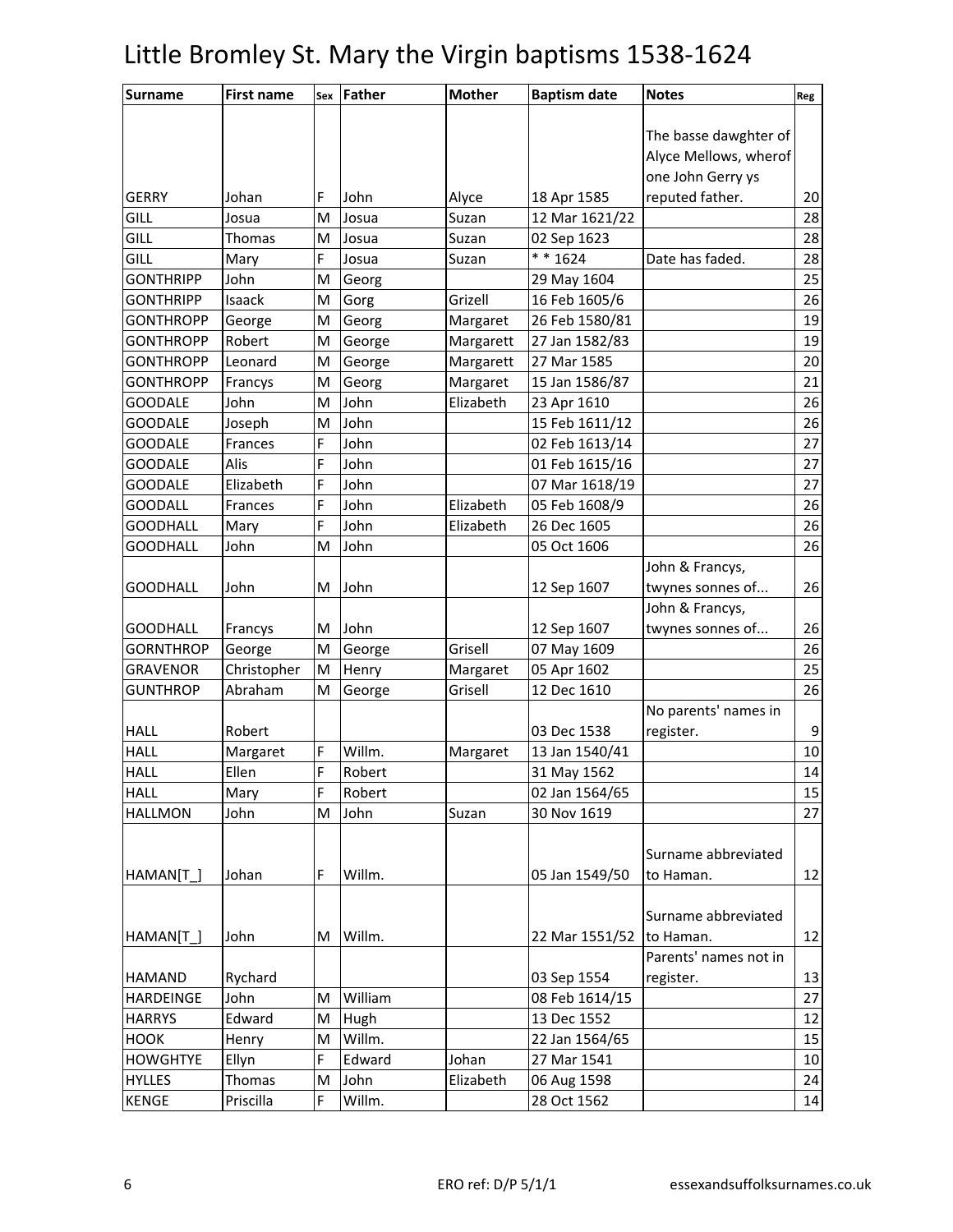| <b>KING</b><br>Willm.<br>27 Jan 1541/42<br>Willm.<br>M<br>Agnes<br><b>KING</b><br>Willm.<br>27 Jan 1541/42<br>Johan<br>F<br>Agnes<br><b>KING</b><br>Willm.<br>Mary<br>F<br>Elizabeth<br>20 Apr 1579<br><b>KING</b><br>13 Oct 1583<br>John<br>John<br>Elizabethe<br>M<br>First name<br><b>KINGE</b><br>Willm.<br>Johannis<br>23 Aug 1540<br>abbreviated to Johan.<br>M<br>Agnes<br><b>KINGE</b><br>John<br>John<br>30 Jan 1542/43<br>M<br>Agnes<br><b>KINGE</b><br>Edeth<br>John<br>27 Jul 1544<br>F<br>Alyce<br><b>KINGE</b><br>Elizabeth<br>John<br>Elizabeth<br>17 Sep 1581<br>F<br><b>KINGE</b><br>John<br>John<br>Elizabeth<br>08 Aug 1585<br>M<br><b>KINGE</b><br>Martha<br>F<br>John<br>15 Mar 1589/90<br>Elizabeth<br><b>KNIGHT</b><br>F<br>John<br>10 May 1621<br>Mary<br>Mary | 10<br>10<br>18<br>20<br>10<br>10<br>11<br>19<br>20<br>22 |
|----------------------------------------------------------------------------------------------------------------------------------------------------------------------------------------------------------------------------------------------------------------------------------------------------------------------------------------------------------------------------------------------------------------------------------------------------------------------------------------------------------------------------------------------------------------------------------------------------------------------------------------------------------------------------------------------------------------------------------------------------------------------------------------|----------------------------------------------------------|
|                                                                                                                                                                                                                                                                                                                                                                                                                                                                                                                                                                                                                                                                                                                                                                                        |                                                          |
|                                                                                                                                                                                                                                                                                                                                                                                                                                                                                                                                                                                                                                                                                                                                                                                        |                                                          |
|                                                                                                                                                                                                                                                                                                                                                                                                                                                                                                                                                                                                                                                                                                                                                                                        |                                                          |
|                                                                                                                                                                                                                                                                                                                                                                                                                                                                                                                                                                                                                                                                                                                                                                                        |                                                          |
|                                                                                                                                                                                                                                                                                                                                                                                                                                                                                                                                                                                                                                                                                                                                                                                        |                                                          |
|                                                                                                                                                                                                                                                                                                                                                                                                                                                                                                                                                                                                                                                                                                                                                                                        |                                                          |
|                                                                                                                                                                                                                                                                                                                                                                                                                                                                                                                                                                                                                                                                                                                                                                                        |                                                          |
|                                                                                                                                                                                                                                                                                                                                                                                                                                                                                                                                                                                                                                                                                                                                                                                        |                                                          |
|                                                                                                                                                                                                                                                                                                                                                                                                                                                                                                                                                                                                                                                                                                                                                                                        |                                                          |
|                                                                                                                                                                                                                                                                                                                                                                                                                                                                                                                                                                                                                                                                                                                                                                                        |                                                          |
|                                                                                                                                                                                                                                                                                                                                                                                                                                                                                                                                                                                                                                                                                                                                                                                        |                                                          |
|                                                                                                                                                                                                                                                                                                                                                                                                                                                                                                                                                                                                                                                                                                                                                                                        |                                                          |
|                                                                                                                                                                                                                                                                                                                                                                                                                                                                                                                                                                                                                                                                                                                                                                                        | 28                                                       |
| <b>KNIGHT</b><br>F<br>28 Jul 1622<br>Ann<br>John<br>Mary                                                                                                                                                                                                                                                                                                                                                                                                                                                                                                                                                                                                                                                                                                                               | 28                                                       |
| William & Thomas                                                                                                                                                                                                                                                                                                                                                                                                                                                                                                                                                                                                                                                                                                                                                                       |                                                          |
| William<br><b>KNIGHTS</b><br>John<br>03 Nov 1618<br>twinnes sons of<br>м                                                                                                                                                                                                                                                                                                                                                                                                                                                                                                                                                                                                                                                                                                               | 27                                                       |
| William & Thomas                                                                                                                                                                                                                                                                                                                                                                                                                                                                                                                                                                                                                                                                                                                                                                       |                                                          |
| John<br><b>KNIGHTS</b><br>03 Nov 1618<br>twinnes sons of<br>Thomas<br>M                                                                                                                                                                                                                                                                                                                                                                                                                                                                                                                                                                                                                                                                                                                | 27                                                       |
| Willm.<br><b>KYENGE</b><br>John<br>12 Oct 1560<br>M                                                                                                                                                                                                                                                                                                                                                                                                                                                                                                                                                                                                                                                                                                                                    | 14                                                       |
| Johan<br>Willm.<br>17 Dec 1592<br>LAST<br>F<br>Elizabeth                                                                                                                                                                                                                                                                                                                                                                                                                                                                                                                                                                                                                                                                                                                               | 23                                                       |
| LAVENDER<br>Edmond<br>Margaret<br>F<br>21 Oct 1565                                                                                                                                                                                                                                                                                                                                                                                                                                                                                                                                                                                                                                                                                                                                     | 15                                                       |
| 08 Feb 1567/68<br>LAVENDER<br>Edmond<br>Edmond<br>M                                                                                                                                                                                                                                                                                                                                                                                                                                                                                                                                                                                                                                                                                                                                    | 15                                                       |
| John<br>Edmond<br>26 Oct 1570<br>LAVENDER<br>M                                                                                                                                                                                                                                                                                                                                                                                                                                                                                                                                                                                                                                                                                                                                         | 16                                                       |
| 27 Dec 1579<br><b>LEACH</b><br>Robert<br>Thomas<br>M                                                                                                                                                                                                                                                                                                                                                                                                                                                                                                                                                                                                                                                                                                                                   | 18                                                       |
| LEACH<br>Nychols<br>Thomas<br>Agnes<br>01 Jan 1581/82<br>M                                                                                                                                                                                                                                                                                                                                                                                                                                                                                                                                                                                                                                                                                                                             | 19                                                       |
| <b>LEACH</b><br>Elizabeth<br>F<br>Thomas<br>20 Oct 1584<br>Agnes                                                                                                                                                                                                                                                                                                                                                                                                                                                                                                                                                                                                                                                                                                                       | 20                                                       |
| <b>LEACH</b><br>F<br>Anne<br>Thomas<br>07 May 1587                                                                                                                                                                                                                                                                                                                                                                                                                                                                                                                                                                                                                                                                                                                                     | 21                                                       |
| 20 Oct 1588<br>LEACH<br>F<br>Thomas<br>Agnes<br>Avyce                                                                                                                                                                                                                                                                                                                                                                                                                                                                                                                                                                                                                                                                                                                                  | 21                                                       |
| LEACH<br>Thomas<br>Thomas<br>12 May 1590<br>M<br>Agnes                                                                                                                                                                                                                                                                                                                                                                                                                                                                                                                                                                                                                                                                                                                                 | 22                                                       |
| Parents' names not in                                                                                                                                                                                                                                                                                                                                                                                                                                                                                                                                                                                                                                                                                                                                                                  |                                                          |
| Willm.<br>LEACHE<br>01 Apr 1576<br>register.                                                                                                                                                                                                                                                                                                                                                                                                                                                                                                                                                                                                                                                                                                                                           | 18                                                       |
| Parents' names not in                                                                                                                                                                                                                                                                                                                                                                                                                                                                                                                                                                                                                                                                                                                                                                  |                                                          |
| <b>LECH</b><br>21 Feb 1570/71<br>Margaret<br>register.                                                                                                                                                                                                                                                                                                                                                                                                                                                                                                                                                                                                                                                                                                                                 | 16                                                       |
| Parents' names not in                                                                                                                                                                                                                                                                                                                                                                                                                                                                                                                                                                                                                                                                                                                                                                  |                                                          |
| <b>LECHE</b><br>21 Feb 1570/71<br>register.<br>Margery                                                                                                                                                                                                                                                                                                                                                                                                                                                                                                                                                                                                                                                                                                                                 | 16                                                       |
| Thomas?<br>LEWES?<br>Anne<br>F<br>06 Dec 1607                                                                                                                                                                                                                                                                                                                                                                                                                                                                                                                                                                                                                                                                                                                                          | 26                                                       |
| Willm.<br>LOCK<br>Thomas<br>20 Nov 1574<br>M                                                                                                                                                                                                                                                                                                                                                                                                                                                                                                                                                                                                                                                                                                                                           | 17                                                       |
| John<br>27 Mar 1559<br>LOVET<br>John<br>M<br>Margery                                                                                                                                                                                                                                                                                                                                                                                                                                                                                                                                                                                                                                                                                                                                   | 14                                                       |
| LOVET<br>John<br>25 Feb 1566/67<br>Rychard<br>M<br>Margery                                                                                                                                                                                                                                                                                                                                                                                                                                                                                                                                                                                                                                                                                                                             | 15                                                       |
| LOVET<br>Humfry<br>Humfry<br>Grysell<br>16 Feb 1583/84<br>M                                                                                                                                                                                                                                                                                                                                                                                                                                                                                                                                                                                                                                                                                                                            | 20                                                       |
| The father is                                                                                                                                                                                                                                                                                                                                                                                                                                                                                                                                                                                                                                                                                                                                                                          |                                                          |
| LOVET<br>08 Apr 1590<br>deceased.<br>Martha<br>F<br>Humfry<br>Gryzell                                                                                                                                                                                                                                                                                                                                                                                                                                                                                                                                                                                                                                                                                                                  | 22                                                       |
| John<br>23 Apr 1592<br>LOVET<br>Thomas<br>M<br>Mary                                                                                                                                                                                                                                                                                                                                                                                                                                                                                                                                                                                                                                                                                                                                    | 23                                                       |
| LOVETT<br>John<br>28 Sep 1561<br>Christopher<br>F<br>Margery                                                                                                                                                                                                                                                                                                                                                                                                                                                                                                                                                                                                                                                                                                                           | 14                                                       |
| 08 Mar 1563/64<br>LOVETT<br>Henry<br>John<br>M                                                                                                                                                                                                                                                                                                                                                                                                                                                                                                                                                                                                                                                                                                                                         | 15                                                       |
| Humfry<br>Humfry<br><b>LOVETT</b><br>Grysell<br>13 Mar 1585/86<br>M                                                                                                                                                                                                                                                                                                                                                                                                                                                                                                                                                                                                                                                                                                                    | 20                                                       |
| Gryzell<br>F<br>Humfry<br>Gryzell<br>10 Dec 1587<br>LOVETT                                                                                                                                                                                                                                                                                                                                                                                                                                                                                                                                                                                                                                                                                                                             | 21                                                       |
| John<br>John<br>28 Jan 1589/90<br>LOVETT<br>Mary<br>M                                                                                                                                                                                                                                                                                                                                                                                                                                                                                                                                                                                                                                                                                                                                  | 22                                                       |
| LOVITT<br>Alis<br>F<br>06 Sep 1612<br>John<br>Alis                                                                                                                                                                                                                                                                                                                                                                                                                                                                                                                                                                                                                                                                                                                                     |                                                          |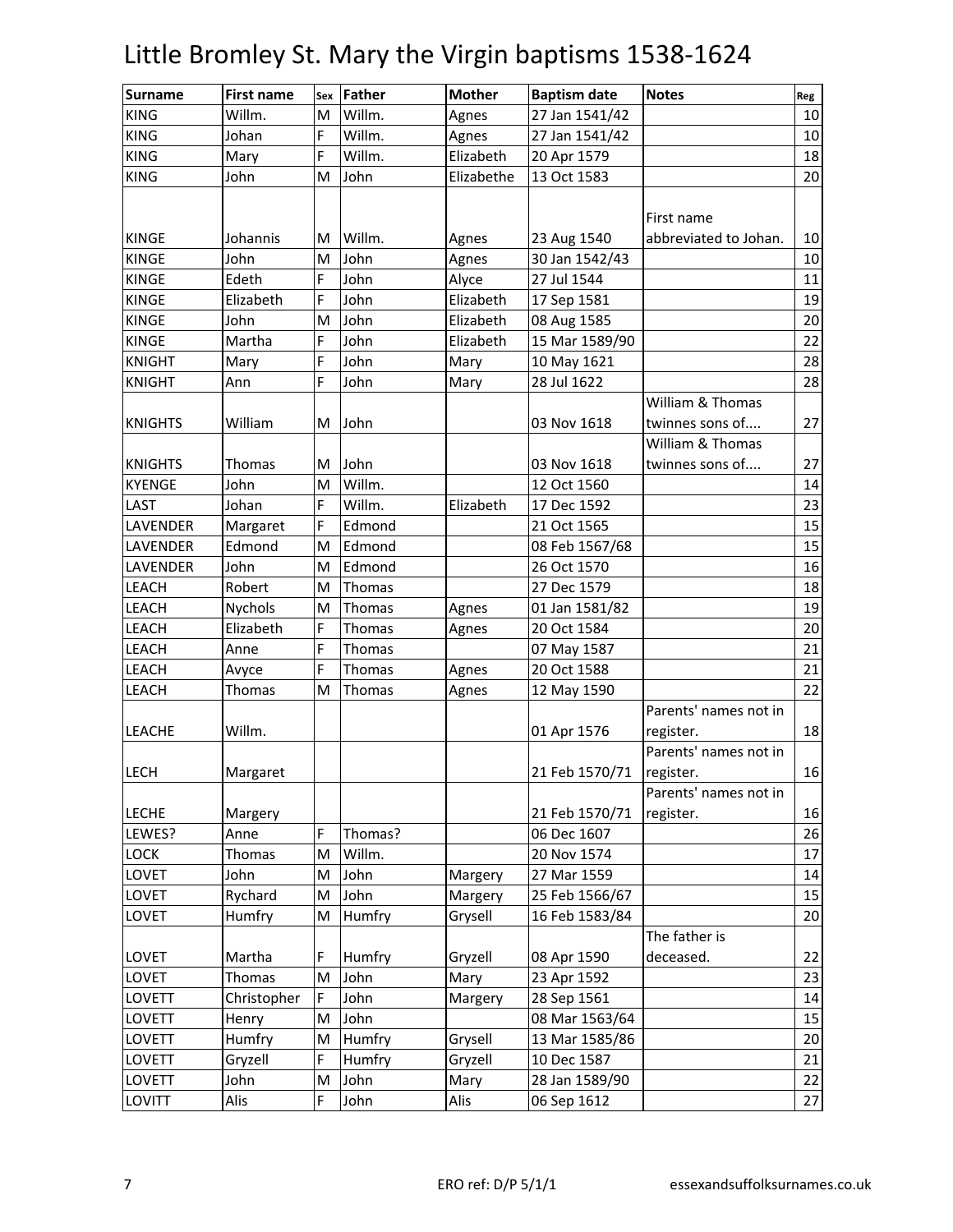| <b>Surname</b>   | <b>First name</b> | Sex | <b>Father</b> | <b>Mother</b> | <b>Baptism date</b> | <b>Notes</b>            | Reg             |
|------------------|-------------------|-----|---------------|---------------|---------------------|-------------------------|-----------------|
| LOVITT           | John              | M   | John          | Jane          | 25 Jan 1613/14      |                         | 27              |
|                  |                   |     |               |               |                     |                         |                 |
|                  |                   |     |               |               |                     | A base childe ye        |                 |
|                  |                   |     |               |               |                     | reputed son of Phillip  |                 |
|                  |                   |     |               |               |                     | Potter by Joane Lovitt, |                 |
| <b>LOVITT</b>    | Phillip           | M   | Phillip       | Joane         | 06 May 1621         | widdow.                 | 28              |
| <b>LYTLEBURY</b> | Georg             | M   | Georg         |               | 06 Feb 1553/54      |                         | 13              |
| LYTLEBURY        | James             | M   | Georg         |               | 20 Jun 1559         |                         | 14              |
| LYTLEBURY        | John              | M   | John          |               | 13 Mar 1569/70      |                         | 16              |
|                  |                   |     |               |               |                     | Parents' names not in   |                 |
| LYTLEBURY        | Robert            |     |               |               | 23 Mar 1571/72      | register.               | 17              |
| <b>MANNYNG</b>   | Elenor            | F   | Willm.        | Johan         | 24 Mar 1593/94      |                         | 23              |
| <b>MANNYNG</b>   | Francys           | F   | Willm.        | Johan         | 03 Jul 1597         |                         | 24              |
| <b>MANNYNG</b>   | Rachell           | F   | Willm.        | Jone          | 30 May 1600         |                         | 25              |
| <b>MARTEN</b>    | George            | M   | Thomas        |               | 21 Dec 1581         |                         | 19              |
| <b>MAYDSTONE</b> | Rose              | F   | John          |               | 09 Sep 1582         |                         | 19              |
| <b>MAYNARD</b>   | Beniamyn          | M   | Robert        | Ann           | 12 Apr 1574         |                         | 17              |
| <b>MAYNARD</b>   | Robert            | м   | Beniamin      |               | 08 Sep 1611         |                         | 26              |
|                  |                   |     |               |               |                     |                         |                 |
|                  |                   |     |               |               |                     | The basse dawghter of   |                 |
|                  |                   |     |               |               |                     | Alyce Mellows, wherof   |                 |
|                  |                   |     |               |               |                     | one John Gerry ys       |                 |
| <b>MELLOWS</b>   | Johan             | F   | John          | Alyce         | 18 Apr 1585         | reputed father.         | 20              |
|                  |                   |     |               |               |                     | No parents' names in    |                 |
| MEND[A_]M        | <b>Thomas</b>     |     |               |               | 05 Apr 1540         | register.               | 10              |
| <b>MOTT</b>      | Wenefred          | F   | John          |               | 13 Oct 1574         |                         | 17              |
| <b>MUNT</b>      | Mary              | F   | Henry         |               | 02 May 1615         |                         | 27              |
| <b>MUNT</b>      | Henry             | M   | Henry         | Avis          | 29 Oct 1617         |                         | $\overline{27}$ |
| <b>MUNT</b>      | Thomas            | M   | Henry         | Avis          | 12 Jul 1620         |                         | 28              |
|                  |                   |     |               |               |                     |                         |                 |
|                  |                   |     |               |               |                     |                         |                 |
|                  |                   |     |               |               |                     | Daughter of Robert      |                 |
|                  |                   |     |               |               |                     | Myller of Bryghtwell,   |                 |
|                  |                   |     |               |               |                     | Suffolk, mattmaker,     |                 |
|                  |                   |     |               |               |                     | borne in Staceys?       |                 |
|                  |                   |     |               |               |                     | Grounds as his wyf      |                 |
|                  |                   |     |               |               |                     | travayld from Manytry   |                 |
| <b>MYLLER</b>    | Elizabeth         | F   | Robert        |               | 08 Apr 1593         | towards Wevenhoe.       | 23              |
| <b>NEAVE</b>     | Alyce             | F   | Willm.        |               | 26 May 1560         |                         | 14              |
| <b>NEAVE</b>     | Willm.            | M   | Willm.        |               | 07 Sep 1561         |                         | 14              |
| <b>NEAVE</b>     | Francys           | M   | Willm.        | Joyce         | 05 Apr 1590         |                         | 22              |
| <b>NEVE</b>      | Alyce             | F   | Willm.        |               | 30 Nov 1562         |                         | 15              |
| <b>PAKEINGE</b>  | Alis              | F   | Thomas        |               | 20 Feb 1616/17      |                         | $\overline{27}$ |
| PALMER           | Francys           | F   | John          |               | 03 May 1539         |                         | 9               |
|                  |                   |     |               |               |                     |                         |                 |
|                  |                   |     |               |               |                     | Surname abbreviated     |                 |
| PARKINSON        | Ellyn             | F   | Thomas        | Elyn          | 28 Jan 1540/41      | to Pkinson.             | 10              |
|                  |                   |     |               |               |                     | No parents' names in    |                 |
| <b>PAYNE</b>     | John              |     |               |               | 22 Jul 1539         | register.               | $\overline{9}$  |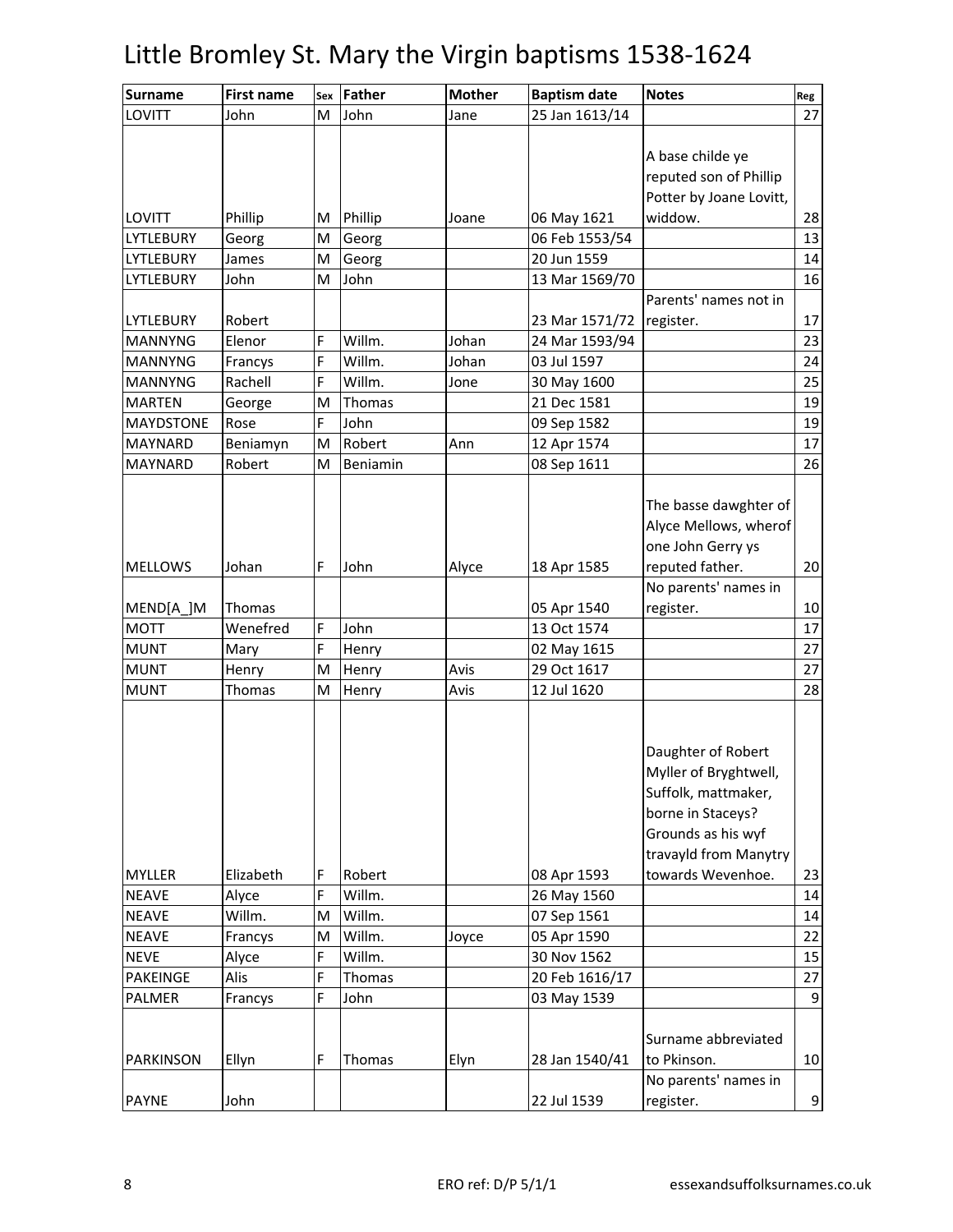| <b>Surname</b>  | <b>First name</b> | Sex | <b>Father</b> | <b>Mother</b> | <b>Baptism date</b> | <b>Notes</b>                                                          | Reg |
|-----------------|-------------------|-----|---------------|---------------|---------------------|-----------------------------------------------------------------------|-----|
| <b>PAYNE</b>    | Willm.            | M   | John          | Johan         | 22 Jul 1539         |                                                                       | 9   |
| <b>PAYNE</b>    | Mathewe           | м   | John          | Johan         | 15 Nov 1544         |                                                                       | 11  |
| <b>PAYNE</b>    | Barnard           | M   | John          | Johan         | 28 Mar 1545         |                                                                       | 11  |
| <b>PAYNE</b>    | Barnard           | M   | John          | Johan         | 13 Jan 1547/48      |                                                                       | 12  |
| <b>PAYNE</b>    | Mary              | F   | John          |               | 21 Jan 1550/51      |                                                                       | 12  |
| <b>PAYNE</b>    | Johan             | F   | John          |               | 06 Jan 1552/53      |                                                                       | 12  |
| <b>PAYNE</b>    | Johan             | F   | John          |               | 25 Feb 1553/54      |                                                                       | 13  |
| <b>PAYNE</b>    | John              | M   | John          | Johan         | 17 Apr 1556         |                                                                       | 13  |
| <b>PAYNE</b>    | Parnell           | F   | Thomas        |               | 28 Oct 1560         |                                                                       | 14  |
| <b>PAYNE</b>    | Thomas            | M   | Thomas        | Johan         | 04 Apr 1585         |                                                                       | 20  |
| <b>PAYNE</b>    | John              | M   | Thomas        | Johan         | 02 Jul 1587         |                                                                       | 21  |
| <b>PAYNE</b>    | <b>Thomas</b>     | M   | Thomas        |               | 06 Nov 1608         |                                                                       | 26  |
| <b>PECK</b>     | Henry             | M   | Henry         |               | 16 Aug 1607         |                                                                       | 26  |
| <b>PEEKE</b>    | Leonard           | M   | Henry         |               | 20 Mar 1585/86      |                                                                       | 20  |
| <b>PEEKE</b>    | Marye             | F   | Henry         | Marye         | 18 Nov 1608         |                                                                       | 26  |
| PEEKE           | Elizabeth         | F   | Henry         | Mary          | 23 Apr 1610         |                                                                       | 26  |
| <b>PEPPUR</b>   | Edeth             | F   | John          | Johan         | 13 Jul 1543         |                                                                       | 11  |
| PEVERELL        | Edeth             | F   | Thomas        | Rose          | 13 Jul 1560         |                                                                       | 14  |
| <b>PEYKE</b>    | John              | M   | Henry         |               | 01 Sep 1611         |                                                                       | 26  |
| PHILLPOTT       | Rose              | F   | Robert        | Rose          | 03 Sep 1587         |                                                                       | 21  |
| <b>PIXSOMER</b> | Elizabeth         | F   | Thomas        |               | 04 Apr 1563         |                                                                       | 15  |
| <b>PIXSOMER</b> | Robert            | M   | Thomas        |               | 19 Sep 1568         |                                                                       | 16  |
| <b>PIXSOMER</b> | Willm.            |     |               |               | 30 Aug 1572         |                                                                       | 17  |
| PLAMPYN         | Robert            | M   | Robert        | Elizabeth     | 16 Dec 1589         |                                                                       | 22  |
| PLAMPYN         | Johan             | F   | Robert        | Elizabeth     | 04 Jan 1591/92      |                                                                       | 23  |
|                 |                   |     |               |               |                     | A base childe ye<br>reputed son of Phillip<br>Potter by Joane Lovitt, |     |
| <b>POTTER</b>   | Phillip           | М   | Phillip       | Joane         | 06 May 1621         | widdow.                                                               | 28  |
|                 |                   |     |               |               |                     | Parents' names not in                                                 |     |
| PRESNET         | Avyce             |     |               |               | 05 Sep 1574         | register.                                                             | 17  |
| <b>PRESTNET</b> | Willm.            | M   | Thomas        |               | 22 Sep 1566         |                                                                       | 15  |
| PRESTNET        | Thomas            | M   | Thomas        |               | 07 May 1570         |                                                                       | 16  |
|                 |                   |     |               |               |                     | Parents' names not in                                                 |     |
| PRESTNET        | Elizabeth         |     |               |               | 03 Feb 1571/72      | register.                                                             | 16  |
|                 |                   |     |               |               |                     | Willm. & Edmond,                                                      |     |
| <b>PYCK</b>     | Willm.            |     | John          |               | 29 Sep 1558         | twynnes of                                                            | 13  |
|                 |                   |     |               |               |                     | Willm. & Edmond,                                                      |     |
| <b>PYCK</b>     | Edmond            |     | John          |               | 29 Sep 1558         | twynnes of                                                            | 13  |
| <b>PYCKE</b>    | Thomas            | M   | John          |               | 12 May 1556         |                                                                       | 13  |
| PYXSOMER        | John              |     |               |               | 28 May 1570         |                                                                       | 16  |
| <b>RAVENS</b>   | Alyce             | F   | Willm.        | Rebecca       | 10 Oct 1596         |                                                                       | 24  |
| <b>REYNOLDS</b> | Jane              | F   | John          | Elizabeth     | 27 Dec 1597         |                                                                       | 24  |
| <b>REYNOLDS</b> | Elizabeth         | F   | John          | Elizabeth     | 20 Jan 1599/00      |                                                                       | 25  |
| RICKARD         | Edward            | M   | John          |               | 10 Sep 1618         |                                                                       | 27  |
| RICKARD         | Steven            | M   | John          | Ann           | 06 Aug 1620         |                                                                       | 28  |
| RICKARD         | Ann               | F   | John          | Ann           | 06 Jun 1624         |                                                                       | 28  |
| <b>ROFF</b>     | Edeth             | F   | Thomas        | Johan         | 09 May 1545         |                                                                       | 11  |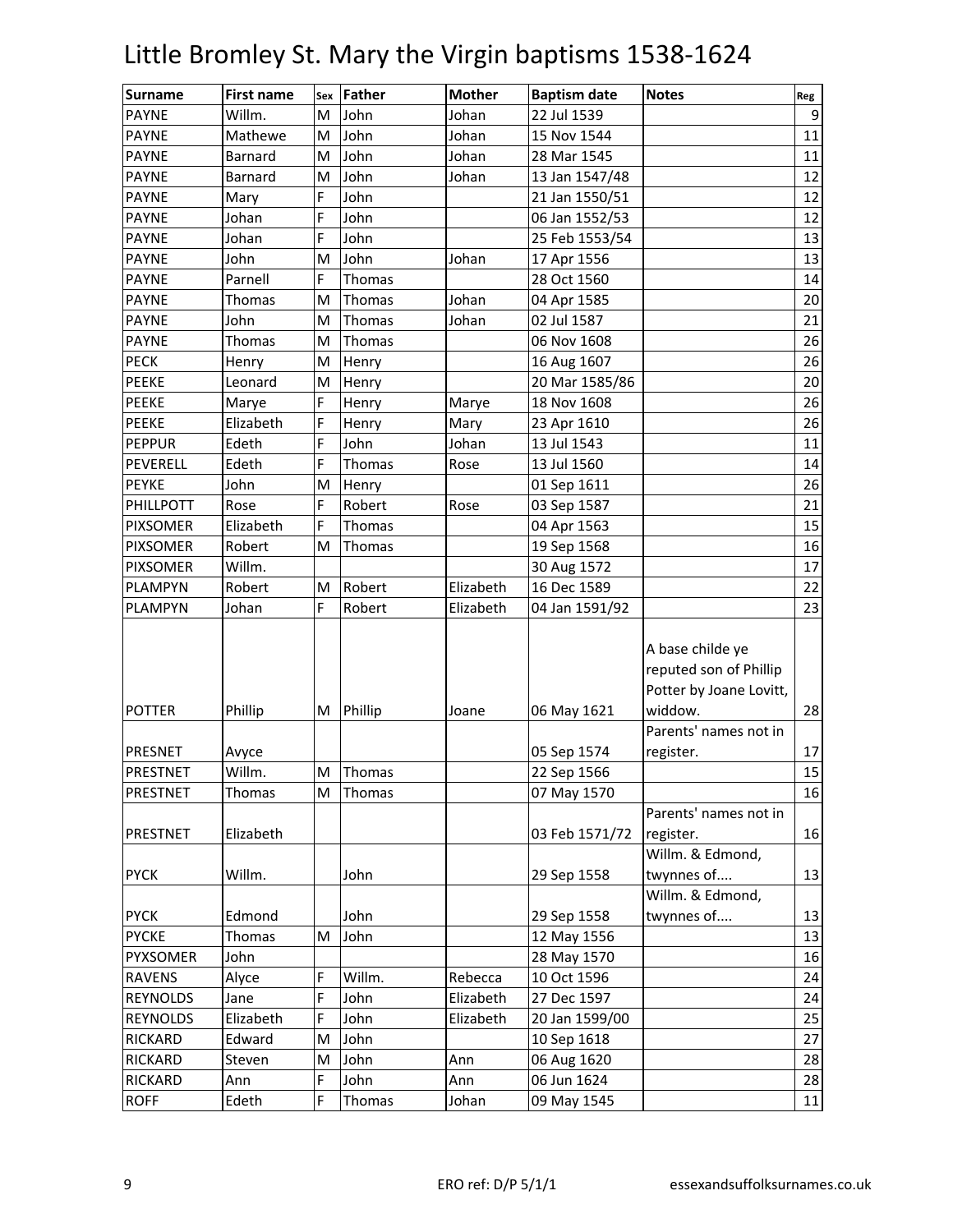| <b>Surname</b>   | <b>First name</b> | Sex | <b>Father</b> | <b>Mother</b>  | <b>Baptism date</b> | <b>Notes</b>                                                                        | Reg |
|------------------|-------------------|-----|---------------|----------------|---------------------|-------------------------------------------------------------------------------------|-----|
| <b>ROFF</b>      | Margaret          | F   | Thomas        | Johan          | 26 Mar 1547         |                                                                                     | 11  |
| <b>ROFF</b>      | Agnes             | F   | Thomas        |                | 20 Apr 1550         |                                                                                     | 12  |
| <b>ROFF</b>      | Thomas            | M   | Thomas        | Margaret       | 28 Sep 1560         |                                                                                     | 14  |
| <b>ROFF</b>      | John              | M   | Thomas        | Margaret       | 12 Mar 1561/62      |                                                                                     | 14  |
| <b>ROFF</b>      | Margaret          | F   | Thomas        |                | 19 Nov 1564         |                                                                                     | 15  |
| <b>ROFF</b>      | Elizabeth         | F   | Thomas        |                | 03 Mar 1565/66      |                                                                                     | 15  |
| <b>ROFF</b>      | Leonard           | M   | Thomas        |                | 03 Jan 1568/69      |                                                                                     | 16  |
| <b>ROFF</b>      | Thomas            | M   | Thomas        | Margarit       | 25 Apr 1598         |                                                                                     | 24  |
| <b>ROFFE</b>     | Thomas            | M   | Thomas        | Johan          | 19 Jun 1542         |                                                                                     | 10  |
| <b>ROLF</b>      | Margaret          | F   | Thomas        | Margaret       | 03 Aug 1589         |                                                                                     | 22  |
| <b>ROLF</b>      | Martha            | F   | Thomas        | Margaret       | 04 Feb 1590/91      |                                                                                     | 22  |
| <b>ROLF</b>      | Mary              | F   | Thomas        | Margaret       | 22 Oct 1592         |                                                                                     | 23  |
| <b>ROLF</b>      | <b>Thomas</b>     | M   | Leonard       | Francys        | 19 Dec 1592         |                                                                                     | 23  |
| <b>ROLF</b>      | Elizabeth         | F   | Tho.          | Ann            | 06 Nov 1621         |                                                                                     | 28  |
| <b>ROLF</b>      | Richard           | M   | Thomas        | Ann            | 24 Mar 1622/23      |                                                                                     | 28  |
| <b>ROLFE</b>     | Thomas            | M   | Thomas        |                | 08 Nov 1618         |                                                                                     | 27  |
| <b>ROMBOLD</b>   | John              | M   | Rychard       |                | 02 Mar 1560/61      |                                                                                     | 14  |
| <b>ROMBOLD</b>   | Thomas            | M   | Rychard       |                | 09 May 1563         |                                                                                     | 15  |
|                  |                   |     |               |                |                     | Parents' names not in                                                               |     |
| <b>ROMBOLD</b>   | Margaret          |     |               |                | 10 Dec 1570         | register.                                                                           | 16  |
| <b>ROMBOLD</b>   | Rychard           | M   | Rychard       |                | 30 May 1575         |                                                                                     | 17  |
| <b>ROMBOLD</b>   | Willm.            | M   | Rychard       |                | 09 Feb 1577/78      |                                                                                     | 18  |
| <b>ROMBOLD</b>   | Martha            | F   | John          | Margaret       | 03 Jul 1586         |                                                                                     | 21  |
| <b>ROMBOLD</b>   | Margaret          | F   | John          | Margaret       | 21 Apr 1588         |                                                                                     | 21  |
| <b>ROMBOLD</b>   | Margaret          | F   | John          | Margaret       | 08 Jun 1589         |                                                                                     | 22  |
| <b>ROO</b>       | Elizabeth         | F   | Robert        |                | 08 May 1583         |                                                                                     | 19  |
| <b>ROTHE</b>     | Edeth             | F   | Rychard       | Mary           | 25 Oct 1540         |                                                                                     | 10  |
| <b>RUFFLE</b>    | Rebecca           | F   | Willm.        | Elizabeth      | 15 Mar 1589/90      |                                                                                     | 22  |
| <b>RUSHBROOK</b> | John              | М   | John          | Catheryn       | 29 Mar 1590         | Sonne reputed of one<br>John Clover &<br>Catheryn Rushbrook,<br>being a base child. | 22  |
|                  |                   |     |               |                |                     | Daughter of John                                                                    |     |
| <b>RYCARD</b>    | Edeth             | F   | John          | Barbara        | 10 Aug 1598         | Rycard the younger                                                                  | 24  |
|                  |                   |     |               |                |                     | John & Barbara,                                                                     |     |
| RYCARD           | John              | M   | John          | Barbara        | 11 Jul 1601         | twyines of                                                                          | 25  |
|                  |                   |     |               |                |                     | John & Barbara,                                                                     |     |
| <b>RYCARD</b>    | Barbara           | F   | John          | <b>Barbara</b> | 11 Jul 1601         | twyines of                                                                          | 25  |
| <b>RYCARD</b>    | Nathanyell        | M   | John          | Grace          | 14 Jun 1603         |                                                                                     | 25  |
|                  |                   |     |               |                |                     | Mother's name has                                                                   |     |
| <b>RYCARD</b>    | Margaret          | F   | John          | Grace?         | 03 Mar 1604/5       | faded.                                                                              | 26  |
|                  |                   |     |               |                |                     | Son of John Ryckard                                                                 |     |
| <b>RYCKARD</b>   | Thomas            | M   | John          |                | 02 Oct 1608         | the younger                                                                         | 26  |
| <b>RYVET</b>     | Elizabeth         | F   | Bartholomew   | Grace          | 14 Sep 1595         |                                                                                     | 24  |
| SADLER           | Thomas            | M   | John          | Elizabeth      | 21 Dec 1619         |                                                                                     | 27  |
| SADLER           | Frances           | F   | John          |                | 09 Sep 1621         |                                                                                     | 28  |
| SADLER           | Mary              | F   | John          |                | 22 Dec 1623         |                                                                                     | 28  |
| SAGER            | Rychard           | M   | Symond        |                | 09 Feb 1566/67      |                                                                                     | 15  |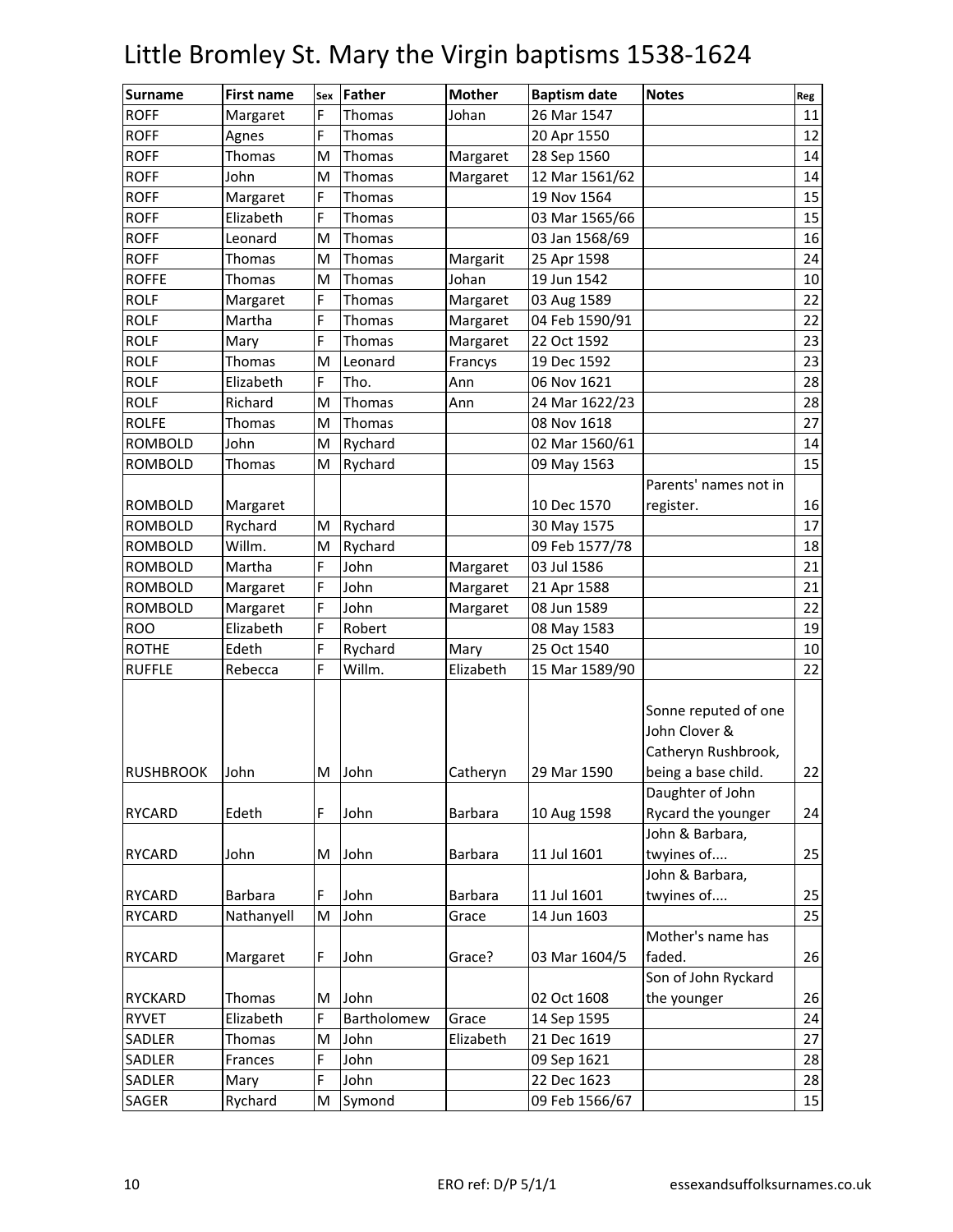| <b>Surname</b>  | <b>First name</b> | Sex | Father  | <b>Mother</b> | <b>Baptism date</b> | <b>Notes</b>                                                                                               | Reg |
|-----------------|-------------------|-----|---------|---------------|---------------------|------------------------------------------------------------------------------------------------------------|-----|
| <b>SALLOWES</b> | Avyce             | F   | Robert  | Phenenna      | 23 Sep 1576         |                                                                                                            | 18  |
| SALLOWES        | Humfry            | M   | Robert  | Phenenna      | 10 Mar 1582/83      |                                                                                                            | 19  |
| SALLOWES        | William           | M   | Steven  |               | 06 Sep 1612         |                                                                                                            | 27  |
| SALLOWS         | Thomas            | M   | Robert  | Phenenna      | 03 Apr 1580         |                                                                                                            | 18  |
| SALLOWS         | Anna              | F   | Robert  | Phenenna      | 09 Jan 1585/86      |                                                                                                            | 20  |
| SALLOWS         | Martha            | F   | Robert  | Phenenna      | 20 Apr 1589         |                                                                                                            | 22  |
| SALLOWS         | Steven            | M   | Steven  | Jane          | 07 Jan 1598/99      |                                                                                                            | 24  |
| SALLOWS         | John              | M   | Steven  | Jane          | 06 Jan 1599/00      |                                                                                                            | 25  |
| SALLOWS         | Martha            | F   | Steven  | Jane          | 20 Jun 1602         |                                                                                                            | 25  |
| SALLOWS         | George            | M   | Steven  | Jane          | 09 Sep 1604         |                                                                                                            | 25  |
| SALLOWS         | Susan             | F   | Steven  |               | 07 Dec 1606         |                                                                                                            | 26  |
| SALLOWS         | Robert            | M   | Steven  |               | 21 May 1609         |                                                                                                            | 26  |
| SALLOWS         | Richard           | M   | Steven  |               | 25 Jun 1615         |                                                                                                            | 27  |
|                 |                   |     |         |               |                     | Ursula Sammes, a<br>basse woman child<br>borne of the body of<br>one Mary Sammes<br>wthin the sayd pish of |     |
| SAMMES          | Ursula            | F   |         | Mary          | 21 Dec 1584         | Lytle Bromly                                                                                               | 20  |
| <b>SAYRE</b>    | Thomas            | M   | Thomas  | Margaret      | 16 May 1548         |                                                                                                            | 12  |
|                 |                   |     |         |               |                     |                                                                                                            |     |
| <b>SCOTT</b>    | Joseph            | M   | Joseph  | Anne          | 26 Sep 1591         | Of Coc. (Colchester?)                                                                                      | 23  |
| <b>SCOTT</b>    | John              | M   | Josephe | Anne          | 03 Apr 1593         |                                                                                                            | 23  |
|                 |                   |     |         |               |                     | Parents' names not in                                                                                      |     |
| SHELDRAKE       | Danyell           |     |         |               | 25 Apr 1574         | register.                                                                                                  | 17  |
| <b>SMYTH</b>    | Willm.            | M   | Thomas  |               | 26 Feb 1589/90      | Abode: Lawford.                                                                                            | 22  |
| SONND           | Robert            | M   | Robert  | Ellen         | 01 Mar 1578/79      |                                                                                                            | 18  |
| SONND           | Willm.            | M   | Robert  | Ellen         | 27 Nov 1580         |                                                                                                            | 19  |
| SONND           | John              | М   | Robert  | Ellen         | 14 Oct 1582         |                                                                                                            | 19  |
| SONND           | Elizabeth         | F   | Robert  | Ellen         | 22 Feb 1584/85      |                                                                                                            | 20  |
| SONND           | Ellen             | F   | Robert  | Ellen         | 20 Jul 1586         |                                                                                                            | 21  |
| SONND           | Peter             | M   | Robert  | Ellen         | 26 Mar 1589         |                                                                                                            | 22  |
| STE[N_]EN       | Awdry             | F   | Willm.  |               | 13 Apr 1563         |                                                                                                            | 15  |
| STE[N ]EN       | Barbara           | F   | Willm.  |               | 22 Oct 1564         |                                                                                                            | 15  |
| STE[N_]EN       | Edeth             | F   | Willm.  |               | 19 Sep 1568         |                                                                                                            | 16  |
| STE[VN]EN       | Johan             | F   | Willm.  |               | 15 Dec 1540         |                                                                                                            | 10  |
| <b>STETTLE</b>  | Elizabeth         | F   | Robert  |               | 03 Mar 1581/82      |                                                                                                            | 19  |
| <b>STONE</b>    | Edeth             |     |         | ?             | 08 Mar 1538/39      | Edeth Cooke, being<br>basse begotten of the<br>body of the Wydowe<br>Stone                                 | 9   |
| <b>STONE</b>    | Mary              | F   | John    | Johan         | 28 May 1540         |                                                                                                            | 10  |
| <b>STONE</b>    | Alyce             | F   | Georg   |               | 07 Feb 1541/42      |                                                                                                            | 10  |
| <b>STONE</b>    | Edmond            | M   | George  |               | 07 Apr 1544         |                                                                                                            | 11  |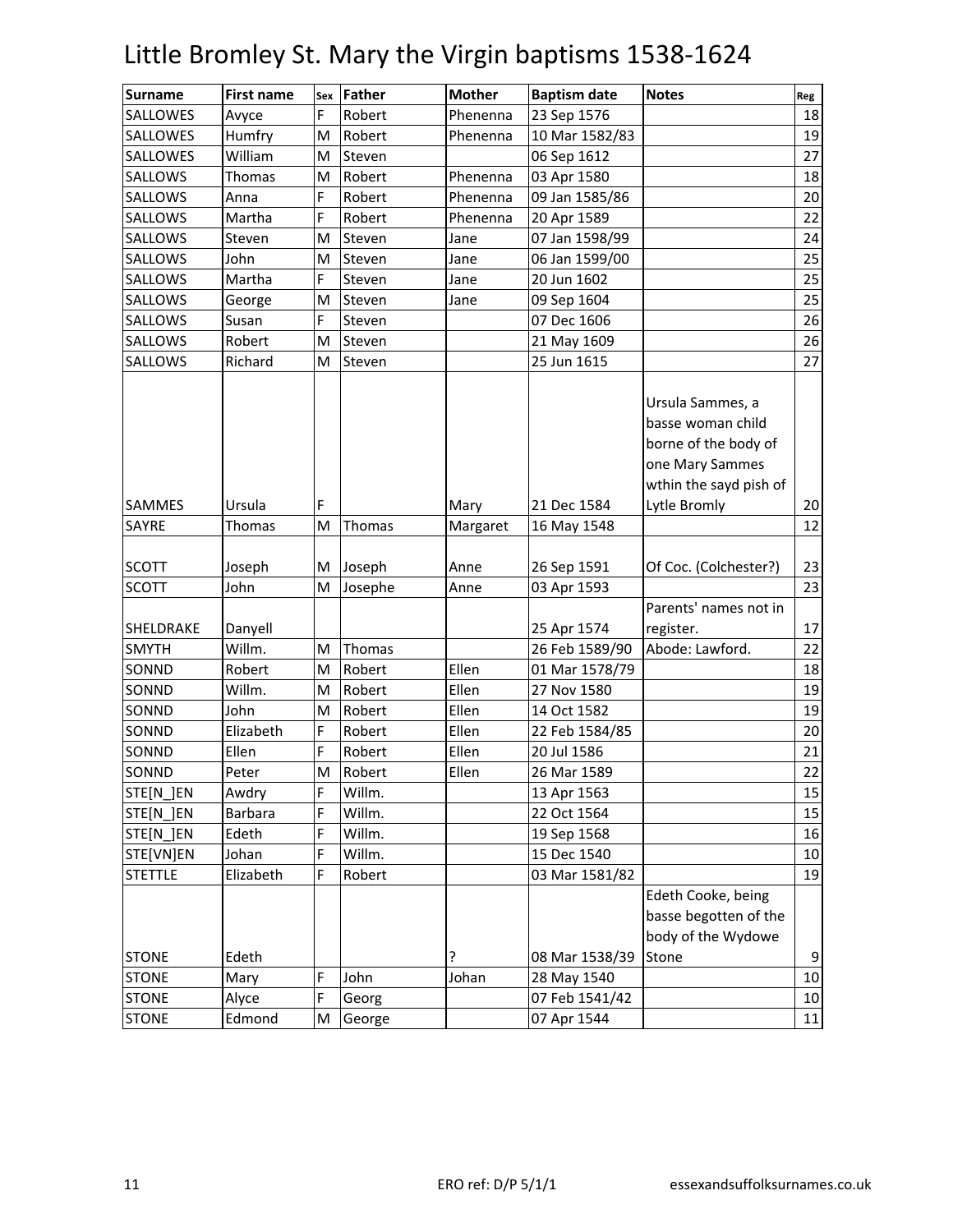| <b>Surname</b>  | <b>First name</b> | Sex    | Father          | <b>Mother</b>   | <b>Baptism date</b> | <b>Notes</b>                              | Reg |
|-----------------|-------------------|--------|-----------------|-----------------|---------------------|-------------------------------------------|-----|
|                 |                   |        |                 |                 |                     |                                           |     |
|                 |                   |        |                 |                 |                     | Willm. Stone &                            |     |
|                 |                   |        |                 |                 |                     | Betteresse Stone,                         |     |
|                 |                   |        |                 |                 |                     | twynnes, children of                      |     |
|                 |                   |        |                 |                 |                     | (parents' names not in                    |     |
| <b>STONE</b>    | Willm.            |        |                 |                 | 22 Jul 1544         | register)                                 | 11  |
|                 |                   |        |                 |                 |                     | Willm. Stone &                            |     |
|                 |                   |        |                 |                 |                     | Betteresse Stone,                         |     |
|                 |                   |        |                 |                 |                     | twynnes, children of                      |     |
|                 |                   |        |                 |                 |                     | (parents' names not in                    |     |
| <b>STONE</b>    | <b>Betteresse</b> |        |                 |                 | 22 Jul 1544         | register)                                 | 11  |
|                 |                   |        |                 |                 |                     | Unclear if the year                       |     |
|                 |                   |        |                 |                 |                     | should be 1544/5 or                       |     |
| <b>STONE</b>    | Margaret          | F      | John            |                 | 06 Mar 1545/46      | 1545/6                                    | 11  |
| <b>STONE</b>    | Luke              | M      | Georg           |                 | 16 Oct 1546         |                                           | 11  |
| <b>STONE</b>    | Anne              | F      | John            |                 | 13 May 1550         |                                           | 12  |
| <b>STONE</b>    | Catheryn          | F      | Georg           |                 | 19 Jan 1552/53      |                                           | 12  |
|                 |                   |        |                 |                 |                     | Borne owt of                              |     |
| <b>STONE</b>    | <b>Thomas</b>     | M      |                 | <b>Betterys</b> | 24 Dec 1570         | matrymony.                                | 16  |
|                 |                   |        |                 |                 |                     | Parents' names not in                     |     |
| <b>STONE</b>    | Francys           |        |                 |                 | 10 Mar 1576/77      | register.                                 | 18  |
| <b>STONE</b>    | Henry             | M      | Willm.          |                 | 08 Nov 1579         |                                           | 18  |
| <b>STONE</b>    | Robert            | M      | Thomas          |                 | 28 Oct 1582         | Abode: Lytle Bently                       | 19  |
| SYDAY           | Mary              | F      | Steven          | Joyce           | 24 Jan 1601/2       |                                           | 25  |
| SYDAY           | Martha            | F      | Steven          | Joyce           | 14 Aug 1603         |                                           | 25  |
| SYDAY           | Willm.            | M      | Steven          | Joyce           | 19 Aug 1604         |                                           | 25  |
| THEDHAM         | Edward            | M      | John            | Johan           | 07 Feb 1539/40      |                                           | 9   |
| THORNBACK       | Mary              | F      | Gorg            |                 | 10 Mar 1606/7       |                                           | 26  |
| <b>THURSTON</b> | Mary              | F      | Edward          | Mary            | 27 Jul 1623         |                                           | 28  |
| <b>TONGETT</b>  | Margery           | F      | Willm.          |                 | 07 Mar 1567/68      |                                           | 16  |
|                 |                   |        |                 |                 |                     | Parents' names not in                     |     |
| <b>TONGETT</b>  | John              |        |                 |                 | 08 Jun 1570         | register.                                 | 16  |
| <b>TYLER</b>    | Richard           | M      | Ralfe           |                 | 23 Jul 1615         |                                           | 27  |
| <b>TYLER</b>    | Sarah             | F      | Ralf            | Joyce           | 18 Apr 1620         |                                           | 28  |
| <b>TYLER</b>    | Elizabeth         | F      | Ralf            | Joyce           | 24 Nov 1622         |                                           | 28  |
| WALLER          | Anne              | F      | Robert          | Mary            | 26 May 1619         |                                           | 27  |
| WARD            | Rose              | F      | William         | Rose            | 23 Feb 1622/23      |                                           | 28  |
|                 |                   |        |                 |                 |                     | Entry confused. John                      |     |
|                 |                   |        |                 |                 |                     | son of Henry                              |     |
|                 |                   |        |                 |                 |                     | Warmyng. John                             |     |
| WARMYNG         | John              |        |                 |                 | 25 May 1589         | Carpenter. (Or was<br>Henry a carpenter?) | 22  |
| WARREN          | Elyzabeth         | м<br>F | Henry<br>Robert | Martha          | 12 Aug 1616         |                                           | 27  |
| WARREN          | Robert            | M      | Robert          | Martha          | 20 Sep 1617         |                                           | 27  |
| WARREN          | John              | M      | Robert          | Martha          | 03 Oct 1622         |                                           | 28  |
| WATEROSE        | Thomas            | M      | Jerome          |                 | 04 Jan 1572/73      |                                           | 17  |
| WATEROSE        | John              | M      | Jerome          |                 | 24 May 1575         |                                           | 17  |
| WELBORO         | Rychard           | М      | Rychard         |                 | 13 May 1576         |                                           | 18  |
|                 |                   |        |                 |                 |                     |                                           |     |